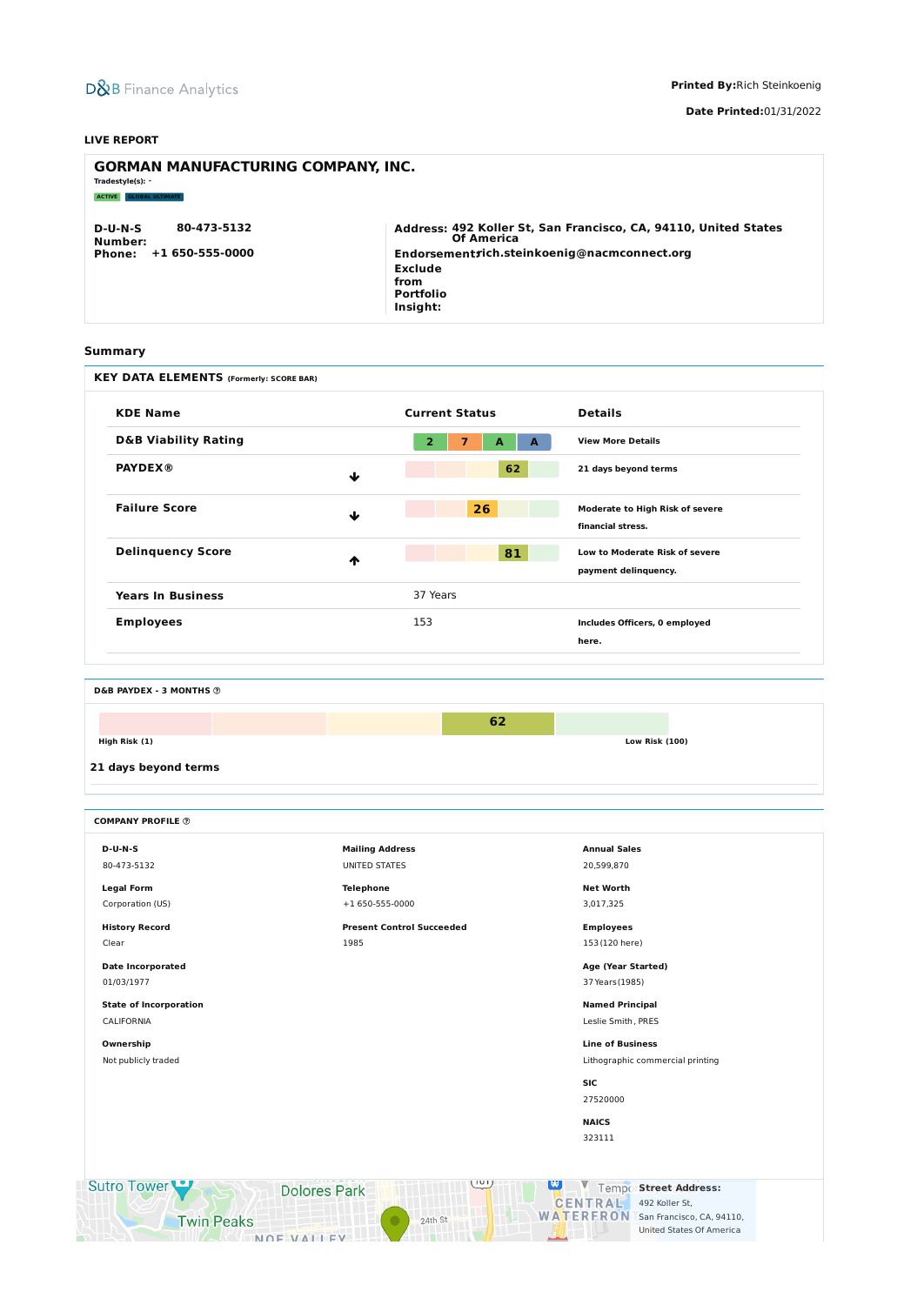



| <b>LEGAL EVENTS</b> |                    |                   |  |
|---------------------|--------------------|-------------------|--|
| <b>Events</b>       | <b>Occurrences</b> | <b>Last Filed</b> |  |
| <b>Bankruptcies</b> | $\mathbf 0$        | ж.                |  |
| Judgements          | 1                  | 01/01/2014        |  |
| Liens               | $\mathbf 0$        | $\sim$            |  |
| <b>Suits</b>        | 1                  | 02/01/2014        |  |
| <b>UCC</b>          | 3                  | 06/29/2021        |  |
|                     |                    |                   |  |

**DELINQUENCY SCORE (Formerly Commercial Credit Score) Company's Risk Level LOW-MODERATE Probability of delinquency over the next 12 months 2.47 % 81 High Risk (1) Low Risk (100) Past 12 Months Low Risk High Risk**



**PAYDEX® TREND CHART**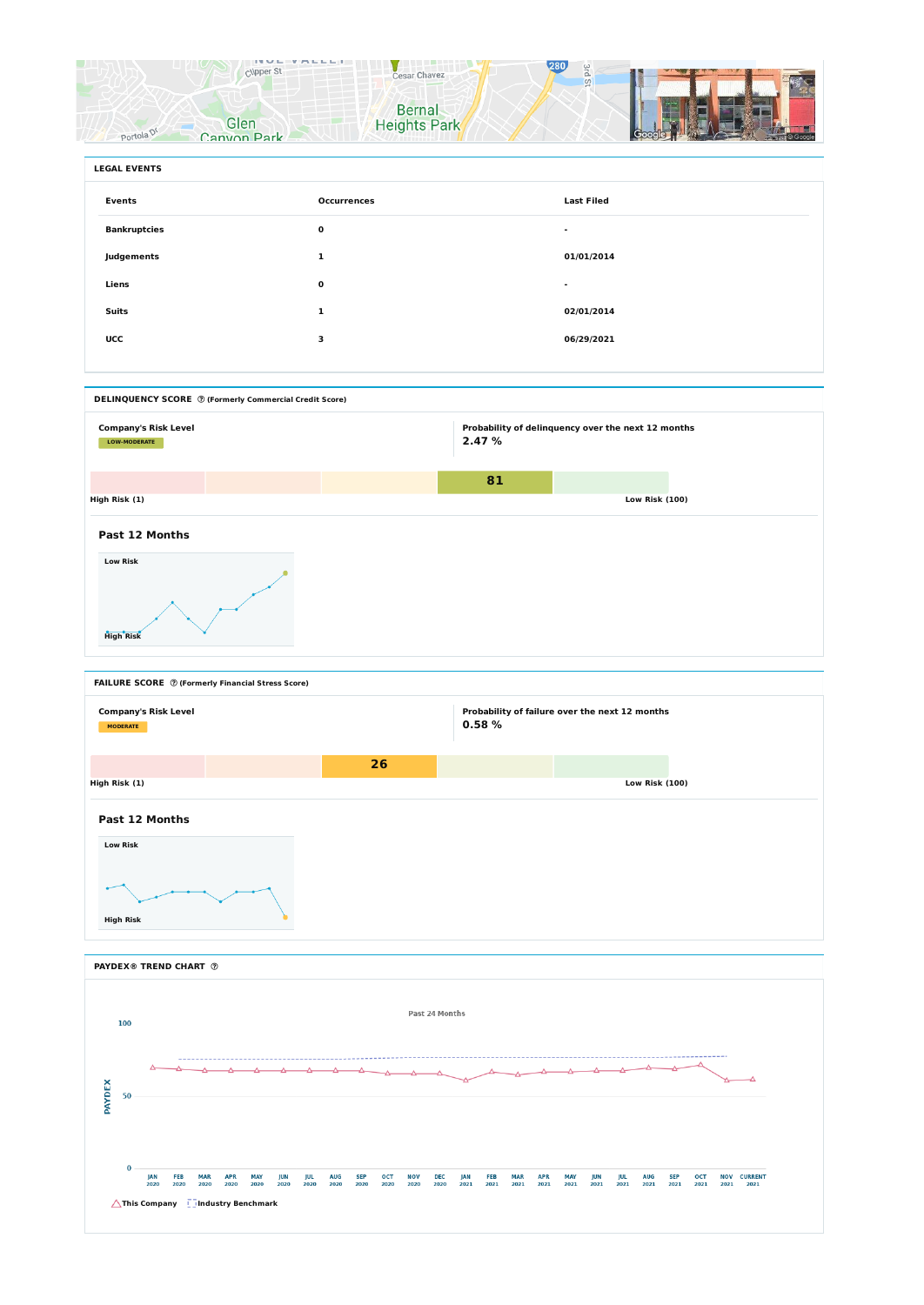| <b>OWNERSHIP</b>                                                             |                                                                       |  |                                              |                          |                |              |  |  |  |  |  |  |  |
|------------------------------------------------------------------------------|-----------------------------------------------------------------------|--|----------------------------------------------|--------------------------|----------------|--------------|--|--|--|--|--|--|--|
| <b>Subsidiaries</b>                                                          |                                                                       |  | <b>Total Members</b>                         |                          |                |              |  |  |  |  |  |  |  |
| 1                                                                            |                                                                       |  | $\overline{\mathbf{z}}$                      |                          |                |              |  |  |  |  |  |  |  |
|                                                                              |                                                                       |  |                                              |                          |                |              |  |  |  |  |  |  |  |
|                                                                              | This company is a Global Ultimate, Domestic Ultimate, Parent.         |  |                                              |                          |                |              |  |  |  |  |  |  |  |
|                                                                              |                                                                       |  |                                              |                          |                |              |  |  |  |  |  |  |  |
|                                                                              | <b>Global Ultimate</b>                                                |  |                                              |                          |                |              |  |  |  |  |  |  |  |
| Name                                                                         | GORMAN MANUFACTURING COMPANY, INC. GORMAN MANUFACTURING COMPANY, INC. |  |                                              |                          |                |              |  |  |  |  |  |  |  |
| Country                                                                      | <b>UNITED STATES</b>                                                  |  | <b>UNITED STATES</b>                         |                          |                |              |  |  |  |  |  |  |  |
| $D-U-N-S$                                                                    | 80-473-5132                                                           |  | 80-473-5132                                  |                          |                |              |  |  |  |  |  |  |  |
| <b>Others</b>                                                                | $\blacksquare$                                                        |  | $\blacksquare$                               |                          |                |              |  |  |  |  |  |  |  |
|                                                                              |                                                                       |  |                                              |                          |                |              |  |  |  |  |  |  |  |
| <b>STOCK PERFORMANCE</b>                                                     |                                                                       |  |                                              |                          |                |              |  |  |  |  |  |  |  |
|                                                                              |                                                                       |  |                                              |                          |                |              |  |  |  |  |  |  |  |
| <b>History</b>                                                               |                                                                       |  | <b>Performance</b>                           |                          |                |              |  |  |  |  |  |  |  |
| <b>Daily High</b>                                                            |                                                                       |  | $P/E$ :                                      |                          |                |              |  |  |  |  |  |  |  |
| 52-Week High                                                                 |                                                                       |  | EPS:                                         |                          |                |              |  |  |  |  |  |  |  |
|                                                                              |                                                                       |  | Div/Yield                                    |                          |                |              |  |  |  |  |  |  |  |
|                                                                              |                                                                       |  |                                              |                          |                |              |  |  |  |  |  |  |  |
|                                                                              |                                                                       |  |                                              |                          |                |              |  |  |  |  |  |  |  |
| <b>ALERTS ®</b>                                                              |                                                                       |  |                                              |                          |                |              |  |  |  |  |  |  |  |
|                                                                              |                                                                       |  |                                              |                          |                |              |  |  |  |  |  |  |  |
|                                                                              |                                                                       |  |                                              |                          |                |              |  |  |  |  |  |  |  |
|                                                                              |                                                                       |  |                                              |                          |                |              |  |  |  |  |  |  |  |
|                                                                              |                                                                       |  |                                              |                          |                |              |  |  |  |  |  |  |  |
|                                                                              |                                                                       |  |                                              |                          |                |              |  |  |  |  |  |  |  |
|                                                                              |                                                                       |  |                                              |                          |                |              |  |  |  |  |  |  |  |
|                                                                              |                                                                       |  |                                              |                          |                |              |  |  |  |  |  |  |  |
|                                                                              |                                                                       |  | There are no alerts for this D-U-N-S Number. |                          |                |              |  |  |  |  |  |  |  |
|                                                                              |                                                                       |  |                                              |                          |                |              |  |  |  |  |  |  |  |
|                                                                              |                                                                       |  |                                              |                          |                |              |  |  |  |  |  |  |  |
|                                                                              |                                                                       |  |                                              |                          |                |              |  |  |  |  |  |  |  |
|                                                                              |                                                                       |  |                                              |                          |                |              |  |  |  |  |  |  |  |
| <b>DETAILED TRADE RISK INSIGHT™</b>                                          |                                                                       |  |                                              |                          |                |              |  |  |  |  |  |  |  |
|                                                                              |                                                                       |  |                                              |                          |                |              |  |  |  |  |  |  |  |
| <b>Days Beyond Terms</b>                                                     |                                                                       |  | 3 Months                                     |                          |                |              |  |  |  |  |  |  |  |
| 2 Days                                                                       |                                                                       |  | From Nov-21 to Jan-22                        |                          |                |              |  |  |  |  |  |  |  |
|                                                                              |                                                                       |  |                                              |                          | $\overline{2}$ |              |  |  |  |  |  |  |  |
| <b>High Risk (120+)</b>                                                      |                                                                       |  |                                              |                          |                | Low Risk (0) |  |  |  |  |  |  |  |
|                                                                              |                                                                       |  |                                              |                          |                |              |  |  |  |  |  |  |  |
| Dollar-weighted average of 19 payment experiences reported from 2 companies. |                                                                       |  |                                              |                          |                |              |  |  |  |  |  |  |  |
|                                                                              |                                                                       |  |                                              |                          |                |              |  |  |  |  |  |  |  |
| <b>Recent Derogatory Events</b>                                              |                                                                       |  |                                              |                          |                |              |  |  |  |  |  |  |  |
| <b>Status</b>                                                                | <b>Nov-21</b>                                                         |  | <b>Dec-21</b>                                |                          | <b>Jan-22</b>  |              |  |  |  |  |  |  |  |
| <b>Placed for Collection</b>                                                 |                                                                       |  |                                              |                          |                |              |  |  |  |  |  |  |  |
|                                                                              | $\overline{\phantom{m}}$                                              |  |                                              |                          |                |              |  |  |  |  |  |  |  |
| <b>Bad Debt Written Off</b>                                                  | $\equiv$                                                              |  |                                              | $\overline{\phantom{0}}$ |                |              |  |  |  |  |  |  |  |
|                                                                              |                                                                       |  |                                              |                          |                |              |  |  |  |  |  |  |  |

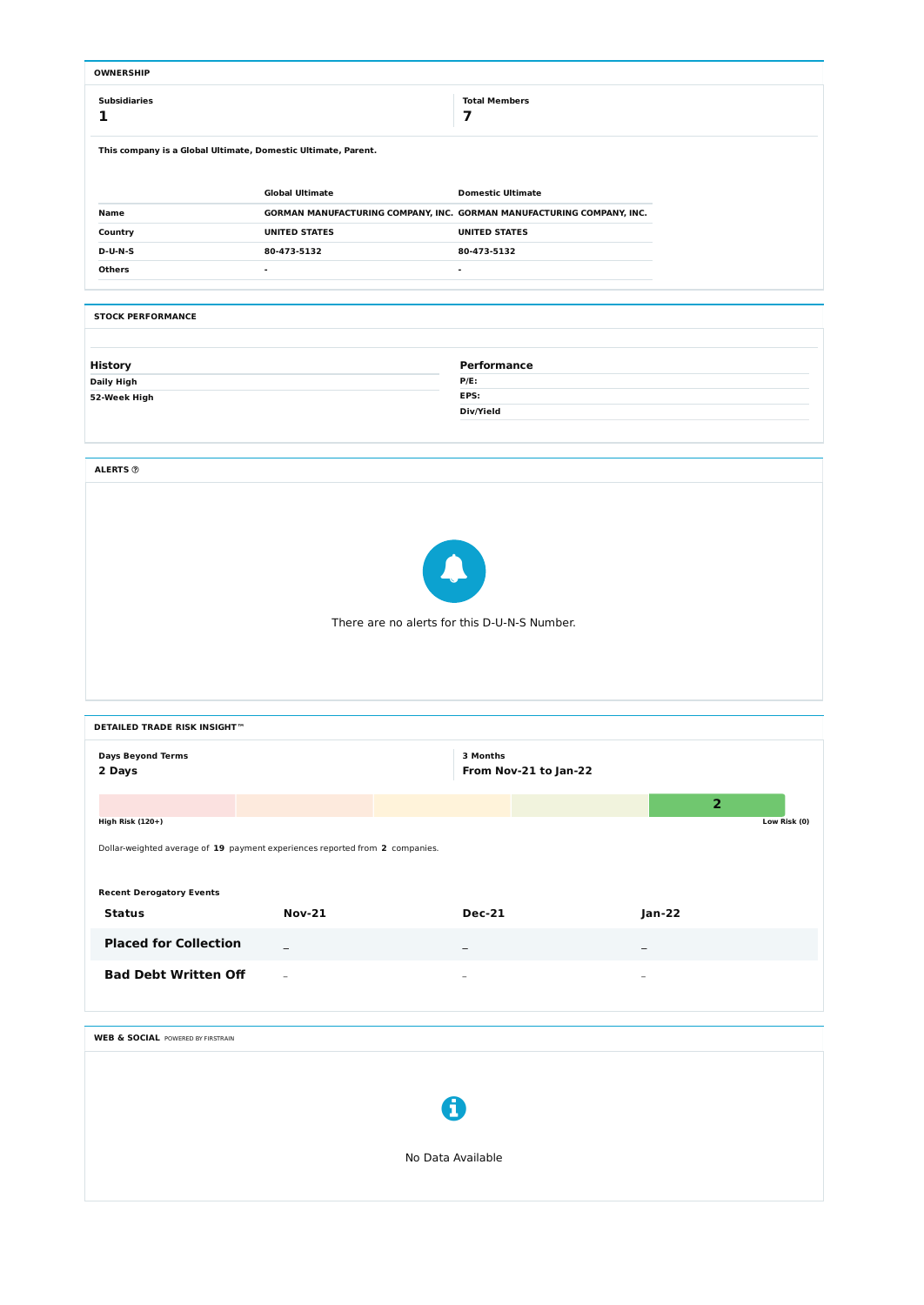The scores and ratings included in this report are designed as a tool to assist the user in making their own credit related decisions, and should be used as part of a balanced and complete assessment relying on the knowledge and expertise of the reader, and where appropriate on other information sources. The score and rating models are developed using statistical analysis in order to generate a prediction of future events. Dun & Bradstreet monitors the performance of thousands of businesses in order to identify characteristics common to specific business events. These characteristics are weighted by significance to form rules within its models that identify other businesses with similar characteristics in order to provide a score or rating.

Dun & Bradstreet's scores and ratings are not a statement of what will happen, but an indication of what is more likely to happen based on previous experience. Though Dun & Bradstreet uses extensive procedures to maintain the quality of its information, Dun & Bradstreet cannot guarantee that it is accurate, complete or timely, and this may affect the included scores and ratings. Your use of this report is subject to applicable law, and to the terms of **your agreement with Dun & Bradstreet.**

#### **Small Business Risk Insight**

| <b>SBRI ORIGINATION LEASE SCORE</b> |                                                   |                                                                |
|-------------------------------------|---------------------------------------------------|----------------------------------------------------------------|
|                                     |                                                   |                                                                |
| 793                                 |                                                   | <b>Commentaries</b>                                            |
| <b>High Risk</b>                    | <b>Low Risk</b>                                   | • Industry classification                                      |
|                                     |                                                   | • Number of satisfactory payment experiences                   |
| months                              | High Risk of serious delinquency over the next 12 | • Recency of delinquencies                                     |
|                                     |                                                   |                                                                |
|                                     |                                                   |                                                                |
|                                     |                                                   |                                                                |
| <b>SBRI ORIGINATION CARD SCORE</b>  |                                                   |                                                                |
|                                     |                                                   |                                                                |
|                                     | 882                                               | <b>Commentaries</b>                                            |
| <b>High Risk</b>                    | <b>Low Risk</b>                                   | • Proportion of satisfactory payment experiences to total      |
|                                     |                                                   | payment experiences                                            |
|                                     | Low Risk of serious delinquency over the next 12  | • Proportion of revolving account balances to revolving credit |
| months                              |                                                   | lines                                                          |
|                                     |                                                   | • Recency of delinquencies                                     |
|                                     |                                                   |                                                                |

#### **SBRI ORIGINATION LOAN SCORE**

**High Risk of serious delinquency over the next 12**

| 818       |                 |
|-----------|-----------------|
| High Risk | <b>Low Risk</b> |
|           |                 |

**months**

#### **Commentaries**

- Delinquent past or present credit obligation(s)
- Proportion of amount past due on acounts
- Length of time trade lines have been established

| <b>KEY SBRI ATTRIBUTES</b>               |               |                                                                                             |               |                                                |                          |  |  |  |
|------------------------------------------|---------------|---------------------------------------------------------------------------------------------|---------------|------------------------------------------------|--------------------------|--|--|--|
| <b>Total Balance</b><br>15,476,883.00    |               | <b>Total Open SBRI Accounts</b><br>93                                                       |               | Number Of Total Accounts Ever Cycle 2+<br>16   |                          |  |  |  |
| <b>Credit Card Total</b>                 | 244,192.00    | <b>Total Exposure</b>                                                                       | 39,964,594.00 | Time since most                                | 40 Months                |  |  |  |
| <b>Balance</b><br><b>Lease Agreement</b> | 151,535.00    | <b>Maximum Age of All</b><br><b>Open Accounts</b>                                           | 459.00 Months | recent Cycle 2 on<br>all accounts              |                          |  |  |  |
| <b>Total Balance</b>                     |               | <b>Total Available</b>                                                                      | 9,646,925.00  | <b>Worst Delinquent</b><br><b>All Accounts</b> |                          |  |  |  |
| <b>Loan Total Balance</b>                | 10,188,074.00 | <b>Credit - Credit Card</b><br><b>Total Available</b><br><b>Credit - Lines of</b><br>Credit | 14,840,785.00 | Past 1-3 Months<br>Past 1-12 Months            | Charge Off<br>Charge Off |  |  |  |
|                                          |               |                                                                                             |               |                                                |                          |  |  |  |

| <b>ACCOUNT SUMMARIES</b>     |            |
|------------------------------|------------|
|                              |            |
| <b>Total Current Balance</b> | 15,476,884 |
| <b>Total Past Due</b>        | 15,322,319 |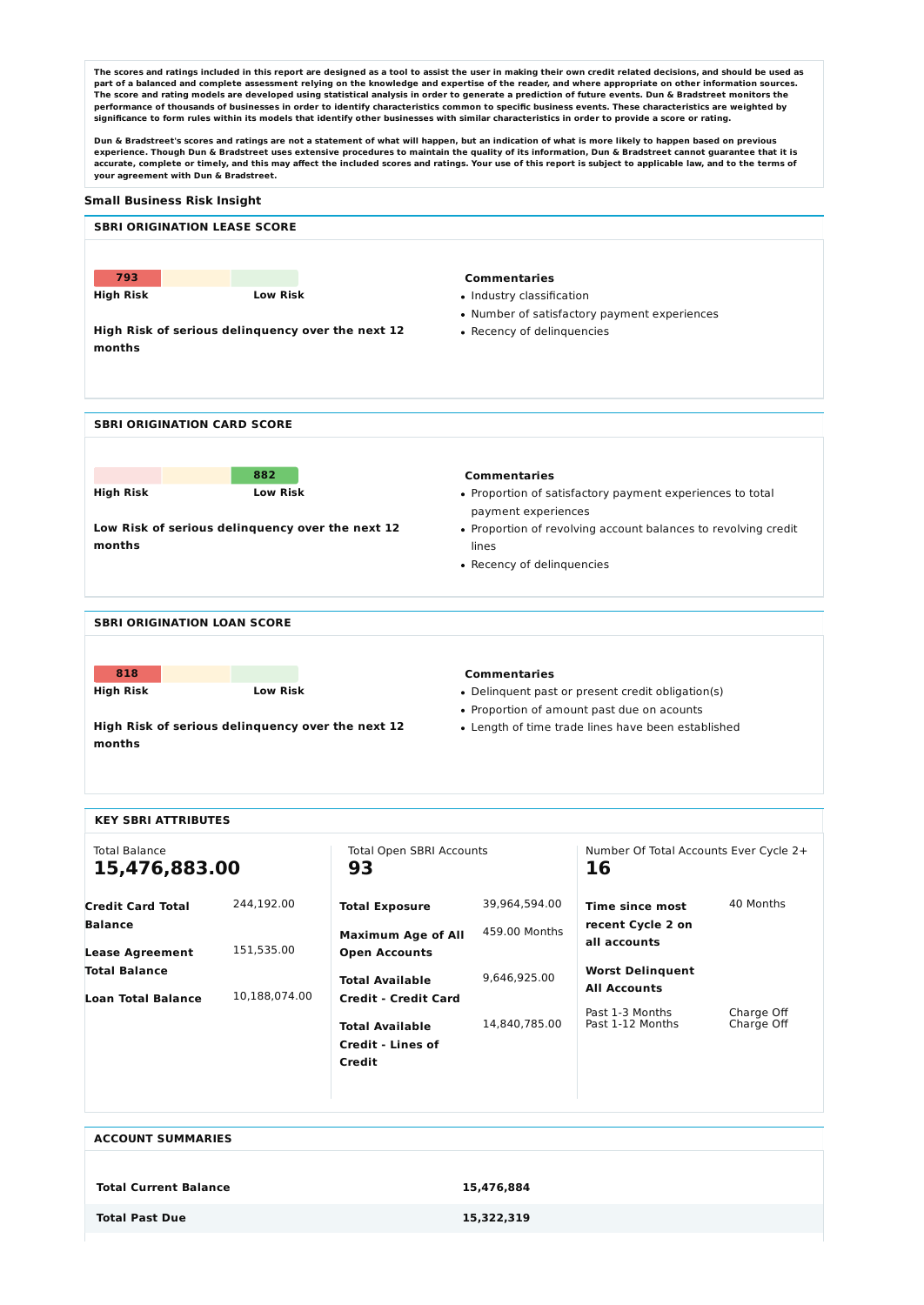| Type                   | Lender | Date<br>Reported | <b>Open Date</b> | Closed<br>Date | <b>Total</b><br>Payments | Original<br><b>Amount/Current Credit</b><br>Line | Current<br><b>Balance</b> | <b>Total Current</b><br><b>Balance</b> | <b>Total Past</b><br>Due | Past Due<br>Cycle 1 | <b>Past Due</b><br>Cycle 2 | <b>Past Due</b><br>Cycle 3 | Past Due<br>Cycle 4 | <b>Past Due</b><br>Cycle 5 | Charge-<br>Off<br>Amount |
|------------------------|--------|------------------|------------------|----------------|--------------------------|--------------------------------------------------|---------------------------|----------------------------------------|--------------------------|---------------------|----------------------------|----------------------------|---------------------|----------------------------|--------------------------|
| <b>Credit</b><br>Cards |        | 12/15/2018       | 08/29/2011       |                | 70                       | 4,000,000                                        | $\mathbf 0$               | 244,193                                | $\mathbf 0$              | 0                   | $\mathbf 0$                | $\mathbf 0$                | $\mathbf 0$         | $\mathbf 0$                |                          |
| Lease<br>Agreement     |        | 12/15/2010       | 03/27/1996       |                | $\pmb{0}$                |                                                  | 0                         | 151,535                                | $\mathbf 0$              | $\mathbf 0$         | $\mathbf 0$                | $\mathbf 0$                | $\mathbf 0$         | $\mathbf 0$                | 44,119                   |
| <b>Credit</b><br>Cards |        | 01/15/2022       | 01/31/1994       |                | $\pmb{0}$                | $\mathbf 0$                                      | $\mathbf 0$               | 244,193                                | $\mathbf 0$              | 0                   | $\mathbf 0$                | $\mathbf 0$                | $\mathbf 0$         | $\mathbf 0$                |                          |
| Lease<br>Agreement     |        | 01/15/2022       | 06/11/2001       |                | $\pmb{0}$                |                                                  | $\mathbf 0$               | 151,535                                | $\mathbf 0$              | $\mathbf 0$         | $\mathbf 0$                | $\mathbf 0$                | $\mathbf 0$         | $\mathbf 0$                | 25,462                   |
| <b>Credit</b><br>Cards |        | 01/15/2022       | 02/24/1999       |                | 279                      | 80,000                                           | $\mathbf{1}$              | 244,193                                | $\mathbf 0$              | 0                   | $\mathbf 0$                | $\mathbf 0$                | $\mathbf 0$         | $\mathbf 0$                |                          |
| <b>Credit</b><br>Cards |        | 06/15/2012       | 03/03/1997       |                | $\pmb{0}$                | $\mathbf 0$                                      | $\mathbf 0$               | 244,193                                | $\mathbf 0$              | $\mathbf 0$         | $\mathbf 0$                | $\mathbf 0$                | $\mathbf 0$         | $\mathbf 0$                | 38,019                   |
| <b>Credit</b><br>Cards |        | 01/15/2022       | 12/04/1998       |                | 281                      | 23,000                                           | 4,000                     | 244,193                                | $\mathbf 0$              | 0                   | $\mathbf 0$                | $\mathbf 0$                | $\mathbf 0$         | $\mathbf 0$                |                          |
| <b>Credit</b>          |        | 07/15/2014       | 09/24/2001       |                | 156                      | 150,000                                          | 0                         | 244,193                                | 0                        | 0                   | $\mathbf 0$                | $\mathbf 0$                | $\mathbf 0$         | $\mathbf 0$                |                          |
| Cards<br>Lease         |        | 01/15/2022       | 03/16/1999       |                | 0                        |                                                  | 0                         | 151,535                                | $\mathbf 0$              | 0                   | $\mathbf 0$                | $\mathbf 0$                | $\mathbf 0$         | $\mathbf 0$                |                          |
| Agreement<br>Lease     |        |                  |                  |                |                          |                                                  |                           |                                        |                          |                     |                            |                            | $\mathbf 0$         |                            |                          |
| Agreement<br>Lease     |        | 12/15/2006       | 03/25/1999       |                | 94                       |                                                  | 0                         | 151,535                                | 0                        | 0                   | $\mathbf 0$                | $\mathbf 0$                |                     | $\mathbf 0$                |                          |
| Agreement              |        | 01/15/2022       | 01/27/2003       |                | $\pmb{0}$                |                                                  | 0                         | 151,535                                | $\mathbf 0$              | 0                   | $\mathbf 0$                | $\mathbf 0$                | $\mathbf 0$         | $\mathbf 0$                |                          |
| Lease<br>Agreement     |        | 09/15/2014       | 11/29/2007       |                | 0                        |                                                  | $\mathbf 0$               | 151,535                                | 0                        | 0                   | $\mathbf 0$                | 0                          | $\mathbf 0$         | $\mathbf 0$                | 0                        |
| <b>Credit</b><br>Cards |        | 01/15/2022       | 07/15/1998       |                | 286                      | 250,000                                          | 0                         | 244,193                                | $\mathbf 0$              | $\mathbf 0$         | $\mathbf 0$                | $\mathbf 0$                | $\mathbf 0$         | $\mathbf 0$                |                          |
| Credit<br>Cards        |        | 01/15/2017       | 10/13/2011       |                | 62                       | 50,000                                           | 0                         | 244,193                                | $\mathbf 0$              | 0                   | $\mathbf 0$                | 0                          | $\mathbf 0$         | $\mathbf 0$                |                          |
| <b>Credit</b><br>Cards |        | 11/15/2015       | 08/11/2011       |                | 48                       | 5,000                                            | 0                         | 244,193                                | $\mathbf 0$              | 0                   | 0                          | $\mathbf 0$                | 0                   | $\mathbf 0$                |                          |
| Credit<br>Cards        |        | 10/15/2018       | 09/13/1994       |                | 0                        | $\mathbf 0$                                      | 0                         | 244,193                                | 0                        | 0                   | $\mathbf 0$                | 0                          | $\mathbf 0$         | $\mathbf 0$                |                          |
| <b>Term Loan</b>       |        | 01/15/2022       | 11/29/2007       |                | 0                        |                                                  | $\mathbf 0$               | 10,188,074                             | $\mathbf 0$              | 0                   | $\mathbf 0$                | $\mathbf 0$                | $\mathbf 0$         | $\mathbf 0$                | 140,447                  |
| <b>Credit</b><br>Cards |        | 10/15/2018       | 09/13/1994       |                | $\mathbf 0$              | $\mathbf 0$                                      | $\mathbf 0$               | 244,193                                | $\mathbf 0$              | 0                   | $\pmb{0}$                  | $\mathbf 0$                | $\mathbf 0$         | $\mathbf 0$                |                          |
| <b>Term Loan</b>       |        | 06/15/2012       | 05/03/1999       |                | $\pmb{0}$                |                                                  | $\mathbf 0$               | 10,188,074                             | $\mathbf 0$              | 0                   | $\mathbf 0$                | $\mathbf 0$                | 0                   | $\mathbf 0$                | $-9,806$                 |
| <b>Credit</b><br>Cards |        | 10/15/2018       | 09/13/1994       |                | $\mathbf 0$              | $\mathbf 0$                                      | $\mathbf{0}$              | 244,193                                | $\mathbf 0$              | $\mathbf 0$         | $\mathbf 0$                | $\mathbf 0$                | $\mathbf 0$         | $\mathbf 0$                |                          |
| <b>Term Loan</b>       |        | 12/15/2013       | 06/26/1992       |                | 244                      |                                                  | $\mathbf 0$               | 10,188,074                             | $\pmb{0}$                | $\mathbf 0$         | $\mathbf 0$                | $\mathbf 0$                | 0                   | $\mathbf 0$                |                          |
| Lease<br>Agreement     |        | 09/15/2014       | 10/26/2001       |                | 157                      |                                                  | $\mathbf 0$               | 151,535                                | $\pmb{0}$                | $\mathbf 0$         | $\mathbf 0$                | $\mathbf 0$                | $\mathbf 0$         | $\pmb{0}$                  |                          |
| <b>Term Loan</b>       |        | 09/15/2014       | 07/14/2009       |                | 61                       |                                                  | $\mathbf 0$               | 10,188,074                             | $\pmb{0}$                | $\mathbf 0$         | $\mathbf 0$                | $\mathbf 0$                | $\mathbf 0$         | $\mathbf 0$                |                          |
| Lease<br>Agreement     |        | 01/15/2022       | 03/27/2008       |                | 158                      |                                                  | $\mathbf 0$               | 151,535                                | $\mathbf 0$              | $\mathbf 0$         | $\mathbf 0$                | $\mathbf 0$                | $\mathbf 0$         | $\pmb{0}$                  |                          |
| <b>Term Loan</b>       |        | 04/15/2012       | 09/29/2005       |                | 61                       |                                                  | 0                         | 10,188,074                             | $\mathbf 0$              | 0                   | 0                          | $\mathbf 0$                | 0                   | $\mathbf 0$                |                          |
| Lease<br>Agreement     |        | 01/15/2022       | 08/22/2002       |                | 236                      |                                                  | 97,020                    | 151,535                                | 571                      | 571                 | $\mathbf 0$                | $\mathbf 0$                | $\mathbf 0$         | $\pmb{0}$                  |                          |
| <b>Term Loan</b>       |        | 01/15/2022       | 04/21/1997       |                | $\pmb{0}$                |                                                  | $\mathbf 0$               | 10,188,074                             | $\mathbf 0$              | $\mathbf 0$         | $\mathbf 0$                | $\mathbf 0$                | $\mathbf 0$         | $\mathbf 0$                |                          |
| Lease<br>Agreement     |        | 12/15/2017       | 05/25/2011       |                | 64                       |                                                  | $\mathbf 0$               | 151,535                                | $\pmb{0}$                | $\mathbf 0$         | $\mathbf 0$                | $\mathbf 0$                | $\mathbf 0$         | $\pmb{0}$                  |                          |
| <b>Term Loan</b>       |        | 01/15/2022       | 12/08/2003       |                | 13                       |                                                  | $\mathbf 0$               | 10,188,074                             | $\pmb{0}$                | 0                   | $\mathbf 0$                | $\mathbf 0$                | 0                   | $\mathbf 0$                |                          |
| <b>Term Loan</b>       |        | 06/15/2012       | 05/18/2001       |                | 135                      |                                                  | $\mathbf{o}$              | 10,188,074                             | $\bf{0}$                 | $\mathbf 0$         | $\mathbf 0$                | $\mathbf 0$                | $\mathbf 0$         | $\pmb{0}$                  |                          |
| <b>Term Loan</b>       |        | 06/15/2012       | 05/29/2009       |                | $\pmb{0}$                |                                                  | $\mathbf 0$               | 10,188,074                             | $\mathbf 0$              | $\mathbf 0$         | $\mathbf 0$                | $\mathbf 0$                | 0                   | $\mathbf 0$                | 80,848                   |
| <b>Term Loan</b>       |        | 06/15/2012       | 02/16/2001       |                | 122                      |                                                  | $\mathbf 0$               | 10,188,074                             | $\pmb{0}$                | 0                   | $\mathbf 0$                | $\mathbf 0$                | $\mathbf 0$         | $\mathbf 0$                |                          |
| <b>Term Loan</b>       |        | 01/15/2022       | 09/27/1999       |                | $\pmb{0}$                |                                                  | $\mathbf 0$               | 10,188,074                             | $\pmb{0}$                | $\mathbf 0$         | $\mathbf 0$                | $\mathbf 0$                | 0                   | $\mathbf 0$                |                          |
| <b>Term Loan</b>       |        | 01/15/2022       | 05/26/2006       |                | 120                      |                                                  | $\mathbf 0$               | 10,188,074                             | $\pmb{0}$                | 0                   | $\mathbf 0$                | $\mathbf 0$                | $\mathbf 0$         | $\pmb{0}$                  |                          |
| <b>Term Loan</b>       |        | 01/15/2022       | 10/30/2007       |                | 63                       |                                                  | 2,793,374                 | 10,188,074                             | 2,793,374                | 15                  | $\mathbf 0$                | $\mathbf 0$                | 0                   | 2,793,359                  |                          |
| <b>Term Loan</b>       |        | 07/15/2019       | 06/24/2009       |                | 123                      |                                                  | $\mathbf 0$               | 10,188,074                             | $\pmb{0}$                | 0                   | $\mathbf 0$                | 0                          | 0                   | $\pmb{0}$                  |                          |
| <b>Term Loan</b>       |        | 06/15/2017       | 12/19/2001       |                | 183                      |                                                  | $\mathbf 0$               | 10,188,074                             | $\pmb{0}$                | 0                   | $\mathbf 0$                | $\mathbf 0$                | 0                   | $\mathbf 0$                |                          |
| <b>Term Loan</b>       |        | 06/15/2012       | 07/01/2003       |                | 49                       |                                                  | $\mathbf{o}$              | 10,188,074                             | $\pmb{0}$                | $\mathbf 0$         | $\mathbf 0$                | $\mathbf 0$                | $\mathbf 0$         | $\mathbf 0$                |                          |
| <b>Term Loan</b>       |        | 01/15/2022       | 08/10/2006       |                | $\pmb{0}$                |                                                  | $\mathbf 0$               | 10,188,074                             | $\pmb{0}$                | $\pmb{0}$           | $\mathbf 0$                | $\mathbf 0$                | 0                   | $\mathbf 0$                |                          |
| <b>Term Loan</b>       |        | 05/15/2018       | 12/10/2001       |                | 182                      |                                                  | $\mathbf{o}$              | 10,188,074                             | $\bf{0}$                 | 0                   | $\mathbf{o}$               | 0                          | $\mathbf 0$         | $\mathbf 0$                |                          |
| <b>Term Loan</b>       |        | 06/15/2012       | 12/28/1998       |                | 90                       |                                                  | $\mathbf 0$               | 10,188,074                             | $\pmb{0}$                | 0                   | $\mathbf 0$                | 0                          | $\mathbf 0$         | $\mathbf 0$                |                          |

| <b>Total Past Due Cycle 1</b>  | 45,872      |
|--------------------------------|-------------|
| <b>Total Past Due Cycle 2</b>  | $\mathbf 0$ |
| <b>Total Past Due Cycle 3</b>  | $\mathbf 0$ |
| <b>Total Past Due Cycle 4</b>  | $\mathbf 0$ |
| <b>Total Past Due Cycle 5</b>  | 15,276,445  |
| <b>Total Charge Off Amount</b> | 1,098,604   |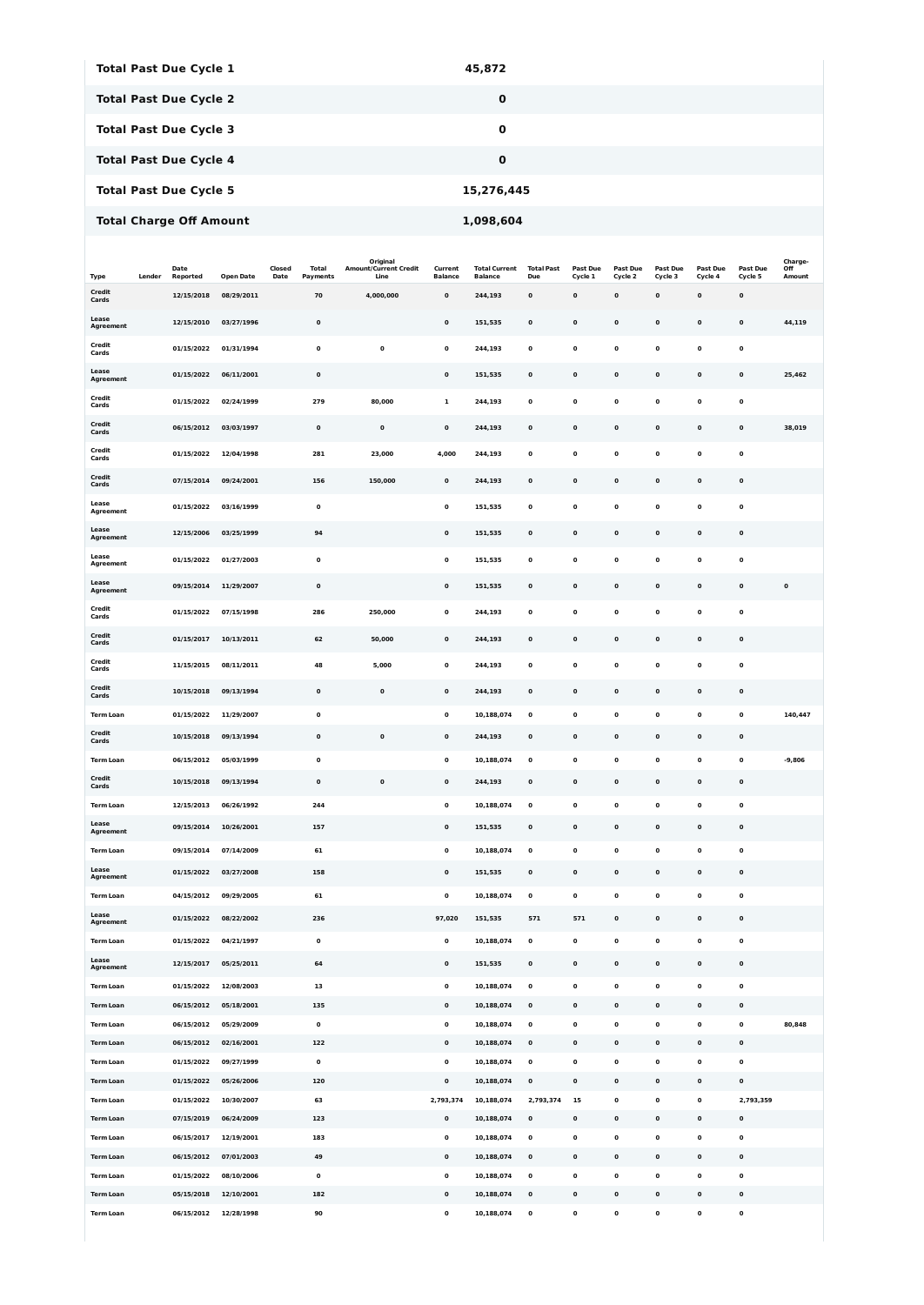|                                     |        | Date                     |                                | Closed | Total                 | Original<br><b>Amount/Current Credit</b> | Current                     | <b>Total Current</b>      | <b>Total Past</b>        | Past Due                   | <b>Past Due</b> | <b>Past Due</b> | Past Due                | <b>Past Due</b>        | Charge-<br>Off |
|-------------------------------------|--------|--------------------------|--------------------------------|--------|-----------------------|------------------------------------------|-----------------------------|---------------------------|--------------------------|----------------------------|-----------------|-----------------|-------------------------|------------------------|----------------|
| <b>Type</b><br>Lease                | Lender | Reported<br>01/15/2022   | <b>Open Date</b><br>09/23/1996 | Date   | Payments<br>$\pmb{0}$ | Line                                     | <b>Balance</b><br>$\pmb{0}$ | <b>Balance</b><br>151,535 | Due<br>$\mathbf 0$       | Cycle 1<br>$\mathbf 0$     | Cycle 2<br>0    | Cycle 3<br>0    | Cycle 4<br>$\pmb{0}$    | Cycle 5<br>$\mathbf 0$ | Amount         |
| Agreement<br>Lease                  |        |                          | 02/22/2007                     |        | 181                   |                                          |                             |                           | $\mathbf 0$              | $\mathbf 0$                | 0               | 0               | $\mathbf 0$             |                        |                |
| Agreement<br>Lease                  |        | 01/15/2022               |                                |        |                       |                                          | 54,115                      | 151,535                   |                          |                            |                 |                 |                         | $\mathbf 0$            |                |
| Agreement                           |        | 06/15/2014               | 03/29/2006                     |        | 100                   |                                          | $\mathbf 0$                 | 151,535                   | $\pmb{0}$                | $\mathbf 0$                | $\mathbf 0$     | 0               | $\pmb{0}$               | $\mathbf 0$            |                |
| Lease<br>Agreement                  |        | 01/15/2022               | 03/27/1995                     |        | $\mathbf 0$           |                                          | $\pmb{0}$                   | 151,535                   | $\mathbf 0$              | $\mathbf 0$                | 0               | 0               | $\mathbf 0$             | $\mathbf 0$            |                |
| <b>Term Loan</b>                    |        | 01/15/2022               | 10/07/1983                     |        | $\mathbf 0$           |                                          | $\pmb{0}$                   | 10,188,074                | $\mathbf 0$              | $\mathbf 0$                | $\mathbf 0$     | 0               | $\pmb{0}$               | $\mathbf 0$            |                |
| Lease<br>Agreement                  |        | 01/15/2017               | 10/30/1996                     |        | $\mathbf 0$           |                                          | $\mathbf 0$                 | 151,535                   | $\mathbf 0$              | $\mathbf 0$                | 0               | 0               | $\mathbf 0$             | $\mathbf 0$            |                |
| <b>Term Loan</b>                    |        | 01/15/2022               | 02/26/2002                     |        | $\mathbf 0$           |                                          | $\mathbf 0$                 | 10,188,074                | $\mathbf 0$              | $\mathbf 0$                | 0               | 0               | $\pmb{0}$               | $\pmb{0}$              |                |
| Lease<br><b>Agreement</b>           |        | 01/15/2022               | 09/17/1998                     |        | 0                     |                                          | $\pmb{0}$                   | 151,535                   | $\mathbf 0$              | $\mathbf 0$                | 0               | 0               | $\mathbf 0$             | $\pmb{0}$              | 27,335         |
| <b>Term Loan</b><br>Lease           |        | 01/15/2022               | 05/15/2007                     |        | 59                    |                                          | 1,325,833                   | 10,188,074                | 1,325,833                | 18,917                     | $\mathbf 0$     | 0               | $\pmb{0}$               | 1,306,916              |                |
| Agreement                           |        | 03/15/2018               | 02/20/2007                     |        | 135                   |                                          | 0                           | 151,535                   | $\mathbf 0$              | $\mathbf 0$                | 0               | 0               | $\mathbf 0$             | $\mathbf 0$            |                |
| <b>Term Loan</b><br>Lease           |        | 02/15/2016               | 09/18/2006                     |        | 98                    |                                          | $\mathbf 0$                 | 10,188,074                | $\pmb{0}$                | $\mathbf 0$                | 0               | 0               | $\pmb{0}$               | $\pmb{0}$              |                |
| Agreement                           |        | 01/15/2022               | 06/30/1997                     |        | $\mathbf 0$           |                                          | $\pmb{0}$                   | 151,535                   | $\mathbf 0$              | $\mathbf 0$                | 0               | 0               | $\mathbf 0$             | $\pmb{0}$              |                |
| <b>Term Loan</b><br>Lease           |        | 01/15/2022               | 01/08/2004                     |        | 162                   |                                          | 1,261,853                   | 10,188,074                | 1,261,853                | $\mathbf 0$                | $\mathbf 0$     | 0               | $\pmb{0}$               | 1,261,853              |                |
| <b>Agreement</b>                    |        | 10/15/2012               | 10/04/2001                     |        | 49                    |                                          | 0                           | 151,535                   | $\mathbf 0$              | 0                          | 0               | 0               | $\mathbf 0$             | $\mathbf 0$            |                |
| <b>Term Loan</b><br>Lease           |        | 01/15/2022<br>06/15/2016 | 06/19/2008<br>08/04/2009       |        | 72<br>42              |                                          | 2,252,963<br>$\pmb{0}$      | 10,188,074<br>151,535     | 2,252,963<br>$\mathbf 0$ | $\mathbf 0$<br>$\mathbf 0$ | 0<br>0          | 0<br>0          | $\bf{0}$<br>$\mathbf 0$ | 2,252,963<br>$\pmb{0}$ |                |
| Agreement<br><b>Term Loan</b>       |        | 11/15/2014               | 09/12/2011                     |        | 37                    |                                          | $\pmb{0}$                   | 10,188,074                | $\pmb{0}$                | $\mathbf 0$                | 0               | 0               | $\pmb{0}$               | $\mathbf 0$            |                |
| <b>Term Loan</b>                    |        | 06/15/2016               | 01/08/2008                     |        | 94                    |                                          | 0                           | 10,188,074                | $\mathbf 0$              | $\mathbf 0$                | 0               | 0               | $\mathbf 0$             | $\mathbf 0$            |                |
| <b>Term Loan</b>                    |        | 01/15/2017               | 09/10/2009                     |        | 78                    |                                          | $\pmb{0}$                   | 10,188,074                | $\mathbf 0$              | $\mathbf 0$                | 0               | 0               | $\pmb{0}$               | $\pmb{0}$              |                |
| <b>Term Loan</b>                    |        | 01/15/2022               | 10/21/2005                     |        | 72                    |                                          | 2,554,051                   | 10,188,074                | 2,554,051                | $\mathbf 0$                | 0               | 0               | $\mathbf 0$             | 2,554,051              |                |
| Lease<br>Agreement                  |        | 01/15/2017               | 12/31/1996                     |        | $\pmb{0}$             |                                          | $\mathbf{o}$                | 151,535                   | $\mathbf 0$              | $\mathbf 0$                | $\mathbf 0$     | 0               | $\mathbf 0$             | $\mathbf 0$            |                |
| Lease<br>Agreement                  |        | 01/15/2022               | 05/24/1999                     |        | 276                   |                                          | 400                         | 151,535                   | 400                      | 400                        | 0               | 0               | $\mathbf 0$             | $\pmb{0}$              |                |
| Lease<br>Agreement                  |        | 01/15/2022               | 06/14/2006                     |        | $\mathbf 0$           |                                          | 0                           | 151,535                   | $\pmb{0}$                | $\mathbf 0$                | 0               | 0               | $\pmb{0}$               | $\mathbf 0$            |                |
| Lease                               |        | 06/15/2012               | 11/25/2002                     |        | 116                   |                                          | $\mathbf 0$                 | 151,535                   | $\mathbf 0$              | $\mathbf 0$                | 0               | 0               | $\mathbf 0$             | $\mathbf 0$            |                |
| Agreement<br><b>Term Loan</b>       |        | 07/15/2014               | 10/30/2007                     |        | 64                    |                                          | 0                           | 10,188,074                | $\mathbf 0$              | $\mathbf 0$                | 0               | 0               | $\pmb{0}$               | $\pmb{0}$              |                |
| Lease<br><b>Agreement</b>           |        | 10/15/2012               | 03/08/2002                     |        | 129                   |                                          | $\mathbf 0$                 | 151,535                   | $\mathbf 0$              | $\mathbf 0$                | 0               | 0               | $\mathbf 0$             | $\pmb{0}$              |                |
| <b>Lines of</b>                     |        | 01/15/2022               | 07/16/2009                     |        | 32                    | 1,885,000                                | 1,434,421                   | 4,893,082                 | 1,434,421                | 1,204                      | $\mathbf 0$     | 0               | $\pmb{0}$               | 1,433,217              |                |
| Credit<br>Lease                     |        |                          | 08/29/2001                     |        | 142                   |                                          | $\mathbf 0$                 |                           | $\mathbf 0$              | $\mathbf 0$                | 0               | $\mathbf 0$     | $\mathbf 0$             | $\mathbf 0$            |                |
| <b>Agreement</b><br><b>Lines of</b> |        | 04/15/2013               |                                |        |                       |                                          |                             | 151,535                   |                          |                            |                 |                 |                         |                        |                |
| Credit                              |        | 01/15/2022               | 02/27/2012                     |        | 120                   | 3,503,599                                | $\mathbf 0$                 | 4,893,082                 | $\pmb{0}$                | $\mathbf 0$                | 0               | 0               | $\pmb{0}$               | $\pmb{0}$              |                |
| Lease<br><b>Agreement</b>           |        | 01/15/2022               | 05/27/1998                     |        | 288                   |                                          | $\mathbf 0$                 | 151,535                   | $\mathbf 0$              | $\mathbf{o}$               | 0               | 0               | $\mathbf 0$             | $\mathbf 0$            |                |
| <b>Lines of</b><br>Credit           |        | 01/15/2022               | 05/31/2007                     |        | 63                    | 7,000,000                                | 3,223,067                   | 4,893,082                 | 3,223,067                | 3,170                      | $\mathbf 0$     | 0               | $\pmb{0}$               | 3,219,896              |                |
| Lease<br>Agreement                  |        | 05/15/2013               | 05/22/2006                     |        | 67                    |                                          | $\pmb{0}$                   | 151,535                   | $\mathbf 0$              | $\mathbf 0$                | 0               | 0               | $\mathbf 0$             | $\mathbf 0$            |                |
| <b>Lines of</b><br>Credit           |        | 03/15/2018               | 12/23/2011                     |        | 76                    | 3,870,235                                | $\mathbf 0$                 | 4,893,082                 | $\pmb{0}$                | $\mathbf 0$                | 0               | 0               | $\pmb{0}$               | $\pmb{0}$              |                |
| Lease<br>Agreement                  |        | 01/15/2022               | 05/20/1999                     |        | $\mathbf 0$           |                                          | $\mathbf 0$                 | 151,535                   | $\mathbf 0$              | $\mathbf 0$                | 0               | 0               | $\mathbf 0$             | $\mathbf 0$            |                |
| <b>Lines of</b>                     |        | 09/15/2016               | 06/29/2011                     |        | 64                    | 2,924,000                                | $\mathbf 0$                 | 4,893,082                 | $\pmb{0}$                | $\mathbf 0$                | 0               | 0               | $\pmb{0}$               | $\pmb{0}$              |                |
| Credit<br>Lease                     |        |                          |                                |        |                       |                                          |                             |                           |                          |                            |                 |                 |                         |                        |                |
| Agreement                           |        | 10/15/2012               | 10/31/2008                     |        | 32                    |                                          | $\mathbf 0$                 | 151,535                   | $\mathbf 0$              | $\mathbf 0$                | 0               | 0               | $\mathbf 0$             | $\mathbf 0$            |                |
| <b>Lines of</b><br><b>Credit</b>    |        | 01/15/2022               | 12/18/2009                     |        | $\mathbf 0$           | $\pmb{0}$                                | $\pmb{0}$                   | 4,893,082                 | $\mathbf 0$              | $\mathbf 0$                | 0               | 0               | $\pmb{0}$               | $\pmb{0}$              | 23,950         |
| <b>Lines of</b><br><b>Credit</b>    |        | 01/15/2022               | 07/03/2009                     |        | 30                    | 551,033                                  | 235,594                     | 4,893,082                 | 235,594                  | 1,454                      | 0               | 0               | $\mathbf 0$             | 234,139                |                |
| <b>Credit</b><br>Cards              |        | 02/15/2015               | 10/28/2005                     |        | $\mathbf 0$           | $\mathbf 0$                              | 0                           | 244,193                   | $\mathbf 0$              | $\mathbf 0$                | 0               | 0               | $\pmb{0}$               | $\pmb{0}$              | 704,854        |
| <b>Credit</b><br>Cards              |        | 08/15/2014               | 04/13/2011                     |        | 0                     | 0                                        | 0                           | 244,193                   | 0                        | 0                          | 0               | 0               | 0                       | 0                      |                |
| Lease<br>Agreement                  |        | 01/15/2022               | 02/23/1995                     |        | 327                   |                                          | $\mathbf 0$                 | 151,535                   | $\mathbf 0$              | $\pmb{0}$                  | 0               | $\mathbf 0$     | $\mathbf 0$             | $\mathbf 0$            |                |
| Lease                               |        | 01/15/2022               | 06/01/1987                     |        | $\mathbf 0$           |                                          | $\mathbf 0$                 | 151,535                   | $\pmb{0}$                | $\pmb{0}$                  | 0               | $\mathbf 0$     | $\mathbf 0$             | $\mathbf 0$            | 1,867          |
| Agreement<br>Lease                  |        |                          | 07/15/2003                     |        |                       |                                          |                             |                           |                          |                            |                 |                 |                         |                        |                |
| Agreement<br>Lease                  |        | 05/15/2019               |                                |        | 193                   |                                          | $\pmb{0}$                   | 151,535                   | $\mathbf 0$              | $\pmb{0}$                  | $\mathbf 0$     | $\mathbf 0$     | $\mathbf 0$             | $\mathbf 0$            |                |
| Agreement                           |        | 03/15/2012               | 09/27/2005                     |        | 61                    |                                          | $\mathbf 0$                 | 151,535                   | $\pmb{0}$                | $\mathbf 0$                | 0               | $\mathbf 0$     | $\mathbf 0$             | $\mathbf 0$            |                |
| <b>Credit</b><br>Cards              |        | 09/15/2014               | 05/02/2003                     |        | 122                   | 2,700,000                                | $\mathbf 0$                 | 244,193                   | $\mathbf 0$              | $\pmb{0}$                  | $\mathbf 0$     | 0               | $\mathbf 0$             | $\mathbf 0$            |                |
| Lease<br>Agreement                  |        | 06/15/2012               | 02/28/2001                     |        | $\mathbf 0$           |                                          | $\mathbf 0$                 | 151,535                   | $\mathbf 0$              | $\mathbf 0$                | 0               | $\mathbf 0$     | $\mathbf 0$             | $\mathbf 0$            | 1,726          |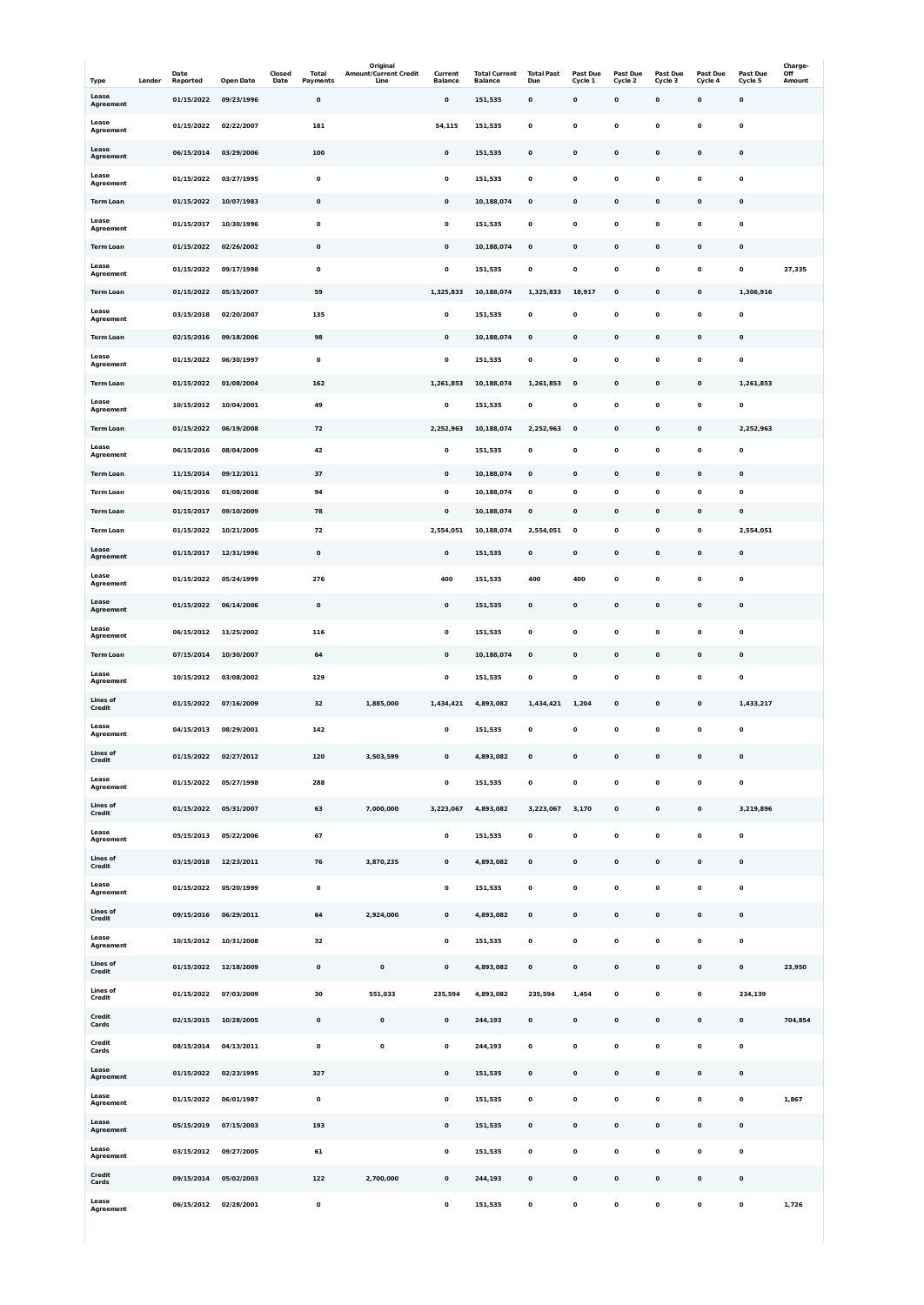| Type                   | Lender | Date<br>Reported | <b>Open Date</b> | Closed<br>Date | <b>Total</b><br>Payments | Original<br><b>Amount/Current Credit</b><br>Line | Current<br><b>Balance</b> | <b>Total Current</b><br><b>Balance</b> | <b>Total Past</b><br>Due | Past Due<br>Cycle 1 | Past Due<br>Cycle 2 | Past Due<br>Cycle 3 | Past Due<br>Cycle 4 | <b>Past Due</b><br>Cycle 5 | Charge-<br>Off<br>Amount |
|------------------------|--------|------------------|------------------|----------------|--------------------------|--------------------------------------------------|---------------------------|----------------------------------------|--------------------------|---------------------|---------------------|---------------------|---------------------|----------------------------|--------------------------|
| Credit<br>Cards        |        | 03/15/2014       | 01/16/2007       |                | 78                       | 2,250,000                                        | 0                         | 244,193                                | $\mathbf 0$              | 0                   | $\mathbf{o}$        | $\mathbf 0$         | $\mathbf 0$         | $\mathbf 0$                |                          |
| Lease<br>Agreement     |        | 10/15/2012       | 05/14/2008       |                | 37                       |                                                  | 0                         | 151,535                                | 0                        | $\mathbf 0$         | $\mathbf{o}$        | $\mathbf 0$         | $\mathbf 0$         | $\mathbf 0$                |                          |
| <b>Credit</b><br>Cards |        | 01/15/2022       | 09/28/2004       |                | 91                       | 383,118                                          | 240,192                   | 244,193                                | 240,192                  | 20,141              | $\mathbf{o}$        | $\mathbf{o}$        | $\mathbf 0$         | 220,051                    |                          |
| Lease<br>Agreement     |        | 05/15/2012       | 04/10/2008       |                | 50                       |                                                  | 0                         | 151,535                                | $\mathbf{o}$             | 0                   | $\mathbf 0$         | $\mathbf 0$         | $\mathbf{o}$        | $\mathbf 0$                |                          |
| Credit<br>Cards        |        | 01/15/2022       | 09/13/1994       |                | $\mathbf 0$              | 0                                                | 0                         | 244,193                                | 0                        | $\mathbf 0$         | $\mathbf 0$         | $\mathbf 0$         | $\mathbf{o}$        | $\mathbf 0$                |                          |
| Lease<br>Agreement     |        | 12/15/2010       | 02/19/1999       |                | 0                        |                                                  | 0                         | 151,535                                | $\mathbf{o}$             | $\mathbf 0$         | $\mathbf 0$         | $\mathbf{o}$        | $\mathbf{o}$        | $\mathbf{o}$               | 19,783                   |

### **Detailed Trade Risk Insight™**

Detailed Trade Risk Insight provides detailed updates on over 1.5 billion commercial trade experiences collected from more than 260 million unique supplier/purchaser relationships.



No Derogatory trade Event has been reported on this company for the past 13 Months

#### **Risk Assessment**



### **DEROGATORY EVENTS LAST 9 MONTHS FROM MAY-21 TO JAN-22**

| JI-UV DAYS V<br><b>Past Due</b> |              | v           | v            | v            | v           | v            | ັ           | $\sim$ , juu | 2,JVV       |
|---------------------------------|--------------|-------------|--------------|--------------|-------------|--------------|-------------|--------------|-------------|
| 61-90 Days 0<br><b>Past Due</b> |              | 0           | $\mathbf{o}$ | $\mathbf{o}$ | $\mathbf 0$ | $\mathbf{o}$ | $\mathbf 0$ | 2,300        | 2,300       |
| 91+ Days<br><b>Past Due</b>     | $\mathbf{0}$ | $\mathbf 0$ | $\mathbf 0$  | $\mathbf 0$  | $\mathbf 0$ | $\mathbf{o}$ | $\mathbf 0$ | $\mathbf 0$  | $\mathbf 0$ |

| <b>D&amp;B RISK ASSESSMENT</b> |                      |                 |              |            |                                      |  |  |  |  |
|--------------------------------|----------------------|-----------------|--------------|------------|--------------------------------------|--|--|--|--|
| <b>OVERALL BUSINESS RISK</b>   |                      |                 |              |            | <b>MAXIMUM CREDIT RECOMMENDATION</b> |  |  |  |  |
| <b>HIGH</b>                    | <b>MODERATE-HIGH</b> | <b>MODERATE</b> | LOW-MODERATE | <b>LOW</b> |                                      |  |  |  |  |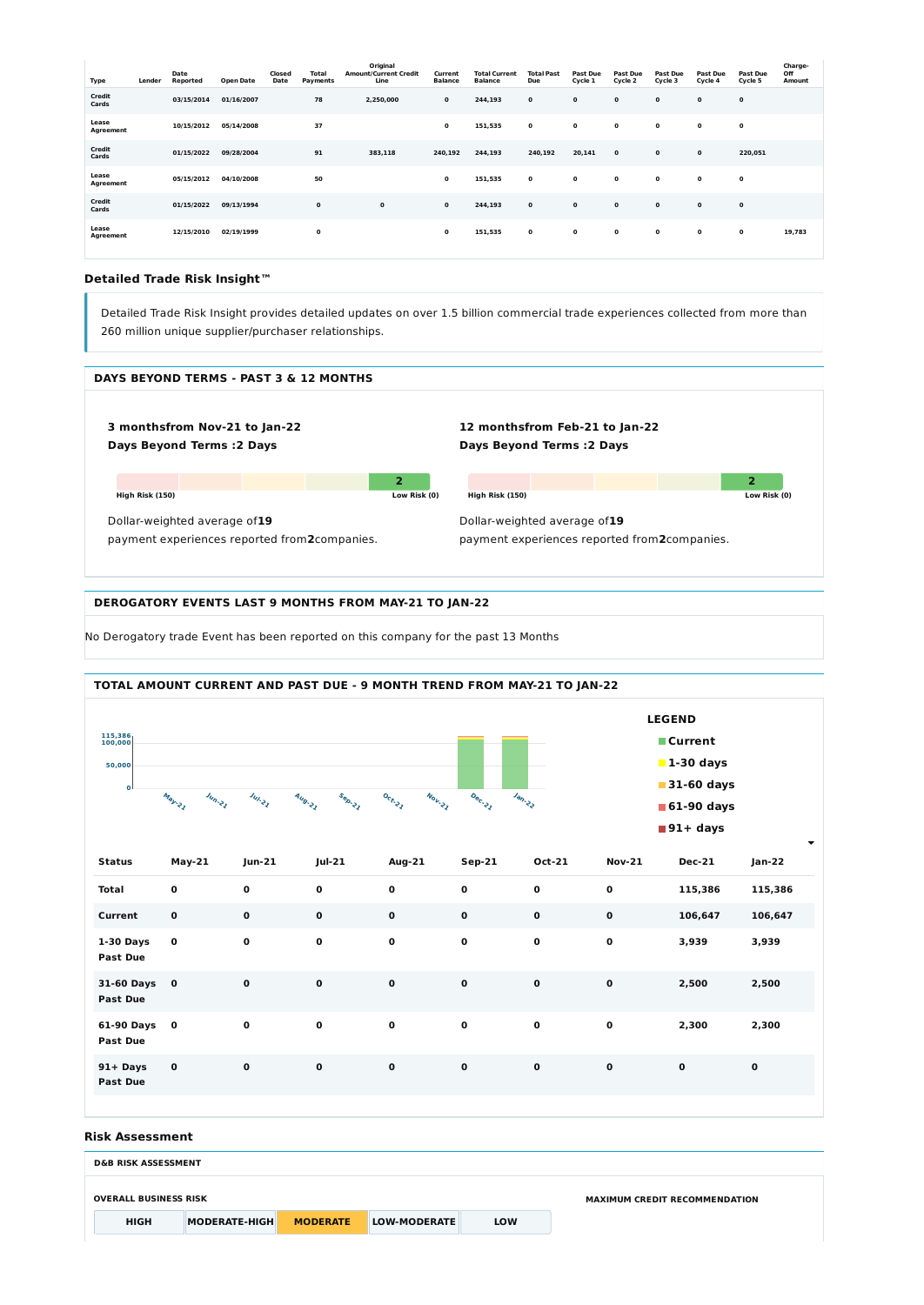The D&B Viability Rating uses D&B's proprietary analytics to compare the most predictive business risk indicators and deliver a highly reliable assessment of the probability that a company will go out of business, become dormant/inactive, or file for bankruptcy/insolvency within the next 12 months. The D&B Viability Rating is made up of 4 components:

#### **Dun & Bradstreet thinks...**

- Overall assessment of this organization over the next 12 months: **STABILITY CONCERNS**
- Based on the predicted risk of business discontinuation: **MODERATELY-HIGHER-THAN-AVERAGE-RISK-OF-DISCONTINUED-OPERATIONS-OR-BUSINESS-INACTIVITY**
- Based on the predicted risk of severely delinquent payments: **LOW POTENTIAL FOR SEVERELY DELINQUENT PAYMENTS**

## US\$ 315,000

The recommended limit is based on a moderately low probability of severe delinquency.

#### **D&B VIABILITY RATING SUMMARY**

#### **Viability Score**

**Compared to All US Businesses within the D&B Database:**

- Level of Risk:**Low Risk**
- Businesses ranked **2** have a probability of becoming no longer viable: **2** %
- Percentage of businesses ranked **2: 4** %
- Across all US businesses, the average probability of becoming no longer viable:**14** %

| High Risk (9) |  | Low Risk (1) |  |
|---------------|--|--------------|--|

## **Portfolio Comparison Compared to All US Businesses within the same MODEL SEGMENT:**

- Model Segment :**Available Financial Data**
- Level of Risk:**Moderate-High Risk**
- Businesses ranked **7** within this model segment have a probability of becoming no longer viable: **1** %
- Percentage of businesses ranked **7** with this model segment: **10** %
- Within this model segment, the average probability of becoming no longer viable:**0.6** %

| High Risk (9) |  | Low Risk (1) |
|---------------|--|--------------|

#### **Data Depth Indicator Data Depth Indicator:**

#### Rich Firmographics

- Extensive Commercial Trading Activity
- Comprehensive Financial Attributes

| • High proportion of slow payment experiences to total number of payment<br>experiences |               |    |                       | • Negative change in net worth<br>• UCC Filings reported                                                      |                                                                       |  |  |  |  |  |
|-----------------------------------------------------------------------------------------|---------------|----|-----------------------|---------------------------------------------------------------------------------------------------------------|-----------------------------------------------------------------------|--|--|--|--|--|
|                                                                                         |               |    |                       |                                                                                                               |                                                                       |  |  |  |  |  |
|                                                                                         |               |    |                       | • Composite credit appraisal is rated limited<br>• High proportion of past due balances to total amount owing |                                                                       |  |  |  |  |  |
|                                                                                         | High Risk (1) | 26 | <b>Low Risk (100)</b> | experiences                                                                                                   | • Low proportion of satisfactory payment experiences to total payment |  |  |  |  |  |

Greater data depth can increase the precision of the D&B Viability Rating assessment.

To help improve the current data depth of this company, you can ask D&B to make a personalized request to this company on your behalf to obtain its latest financial information. To make the request, click the link below. Note, the company must be saved to a folder before the request can be made.

#### **Request Financial Statements**

Reference the FINANCIALS tab for this company to monitor the status of your request.

**A**

**Descriptive (G) Predictive (A)**

### **Company Profile: Company Profile Details:**

- Financial Data: **True**
- Trade Payments: **Available: 3+Trade**
- Company Size: **Large: Employees:50+ or Sales: \$500K+**
- Years in Business: **Established: 5+**

### **A**

| <b>Financial</b> | <b>Trade</b>    | Company     | <b>Years in</b> |
|------------------|-----------------|-------------|-----------------|
| Data             | <b>Payments</b> | <b>Size</b> | <b>Business</b> |
| True             | Available:      | Large       | Established     |
|                  | 3+Trade         |             |                 |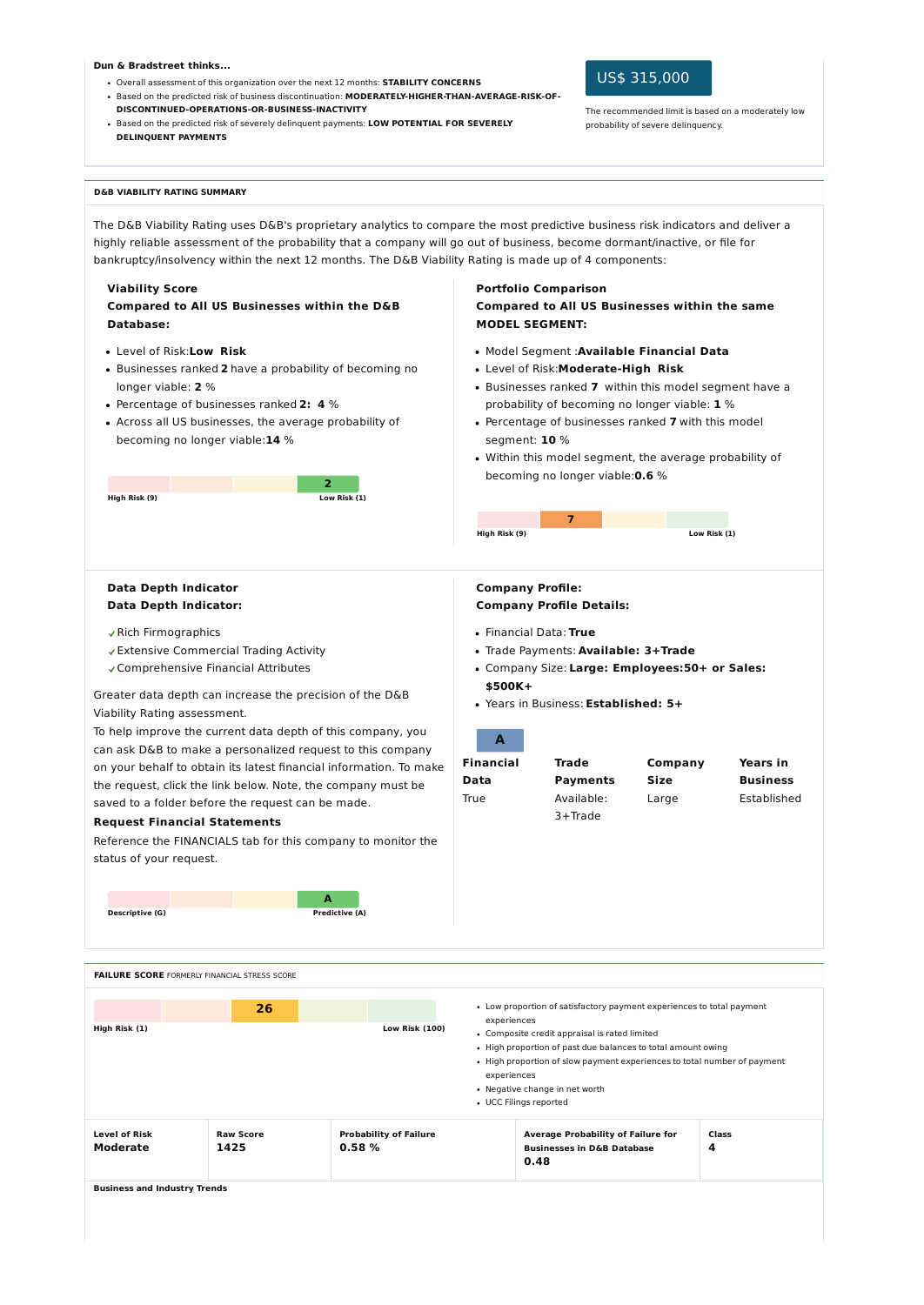



| <b>Norms</b>              | <b>National</b> % |
|---------------------------|-------------------|
| <b>This Business</b>      | 26                |
| Region: (PACIFIC)         | 33                |
| Industry: MANUFACTURING   | 56                |
| Employee range: (100-499) | 69                |
| Years in Business: (26+)  | 81                |

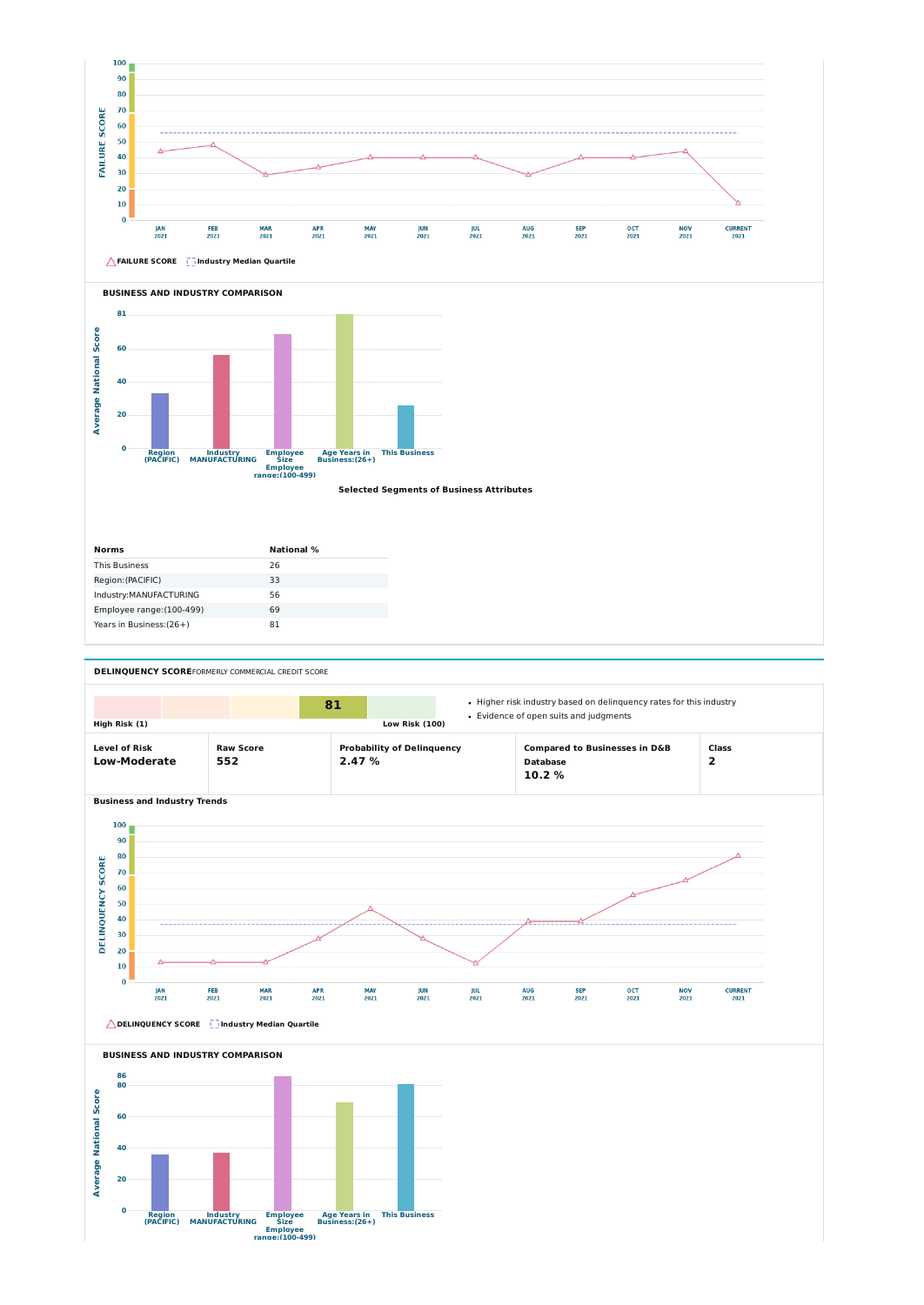

## **Trade Payments**

#### **Selected Segments of Business Attributes**

| <b>Norms</b>              | <b>National</b> % |
|---------------------------|-------------------|
| <b>This Business</b>      | 81                |
| Region: (PACIFIC)         | 36                |
| Industry: MANUFACTURING   | 37                |
| Employee range: (100-499) | 86                |
| Years in Business: (26+)  | 69                |

| <b>D&amp;B PAYDEX</b>                                                                                                                                                                                                      |                       | <b>D&amp;B 3 MONTH PAYDEX</b>                                                                                                                                                                                       |                       |  |  |  |  |
|----------------------------------------------------------------------------------------------------------------------------------------------------------------------------------------------------------------------------|-----------------------|---------------------------------------------------------------------------------------------------------------------------------------------------------------------------------------------------------------------|-----------------------|--|--|--|--|
|                                                                                                                                                                                                                            | 62                    |                                                                                                                                                                                                                     | 62                    |  |  |  |  |
| High Risk (1)                                                                                                                                                                                                              | <b>Low Risk (100)</b> | High Risk (1)                                                                                                                                                                                                       | <b>Low Risk (100)</b> |  |  |  |  |
| When weighted by amount, Payments to suppliers average 21 days beyond<br>terms                                                                                                                                             |                       | Based on payments collected 3 months ago.<br>When weighted by amount, Payments to suppliers average 21 days beyond<br>terms                                                                                         |                       |  |  |  |  |
| $\Box$ High risk of late payment (Average 30 to 120 days beyond terms)<br>$\Box$ Medium risk of late payment (Average 30 days or less beyond terms)<br>$\Box$ Low risk of late payment (Average prompt to 30+ days sooner) |                       | $\Box$ High risk of late payment (Average 30 to 120 days beyond terms)<br>$\Box$ Medium risk of late payment (Average 30 days or less beyond terms)<br>Low risk of late payment (Average prompt to 30+ days sooner) |                       |  |  |  |  |
| <b>Industry Median 78</b><br>Equals 3 Days Beyond Terms                                                                                                                                                                    |                       | <b>Industry Median 77</b><br>Equals 5 Days Beyond Terms                                                                                                                                                             |                       |  |  |  |  |

**Total Trade Experiences:** 16 Largest High Credit:<br>US\$ 15,000

Average High Credit:<br>US\$ 6,000

**D&B RATING** Current Rating as of 07/28/2021 **Financial Strength 3A** : USD 1,000,000 to USD 9,999,999 in Net Worth or Equity **Risk Indicator 4** : Higher than Average Risk

#### **TRADE PAYMENTS SUMMARY (Based on 24 months of data)**

Overall Payment Behaviour **21**

Days Beyond Terms

% of Trade Within Terms **57%**

Highest Past Due **US\$ 1,000**

**Highest Now Owing:**

US\$ 7,500

**Total Unfavorable Comments :**

0

Largest High Credit:<br>US\$ 0

**Total Placed in Collections:** 0

Largest High Credit: US\$ <sup>0</sup>

**D&B PAYDEX D&B 3 MONTH PAYDEX**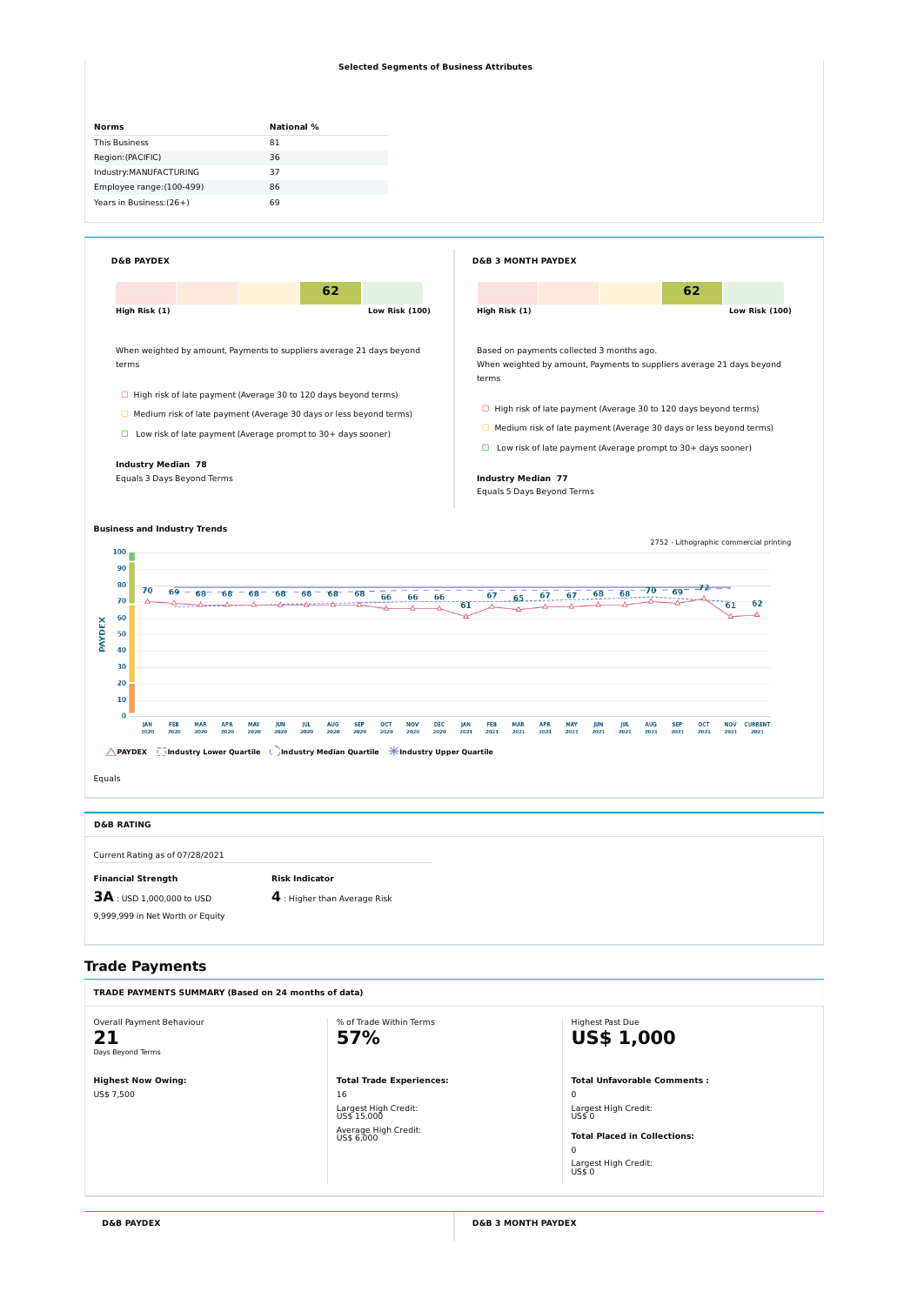

|                                                                                                                        | <b>JAN</b><br>2020       | <b>FEB</b><br>2020 | <b>MAR</b><br>2020 | <b>APR</b><br>2020 | <b>MAY</b><br>jun<br>2020<br>2020 | jul<br>2020              | <b>AUG</b><br>2020       | <b>SEP</b><br>2020 | <b>OCT</b><br>2020       | <b>NOV</b><br>2020       | <b>DEC</b><br>2020 | FEB<br>JAN<br>2021<br>2021 | <b>MAR</b><br>2021       | <b>APR</b><br>2021 | <b>MAY</b><br>2021 | JUN<br>2021 | <b>IUL</b><br>2021 | <b>AUG</b><br>2021 | <b>SEP</b><br>2021       | <b>OCT</b><br>2021 | <b>NOV</b><br>2021       | <b>CURRENT</b><br>2021   |       |                          |
|------------------------------------------------------------------------------------------------------------------------|--------------------------|--------------------|--------------------|--------------------|-----------------------------------|--------------------------|--------------------------|--------------------|--------------------------|--------------------------|--------------------|----------------------------|--------------------------|--------------------|--------------------|-------------|--------------------|--------------------|--------------------------|--------------------|--------------------------|--------------------------|-------|--------------------------|
| <b>APAYDEX</b> $\frac{1}{2}$ Industry Lower Quartile ( )Industry Median Quartile $\frac{1}{2}$ Industry Upper Quartile |                          |                    |                    |                    |                                   |                          |                          |                    |                          |                          |                    |                            |                          |                    |                    |             |                    |                    |                          |                    |                          |                          |       |                          |
|                                                                                                                        | 2/20                     | 3/20               | 4/20               | 5/20               | 6/20                              | 7/20                     | 8/20                     | 9/20               | 10/20                    | 11/20                    | 12/20              | 1/21                       | 2/21                     | 3/21               | 4/21               | 5/21        | 6/21               | 7/21               | 8/21                     | 9/21               | 10/21                    | 11/21                    | 12/21 | Current<br>2021          |
| This<br><b>Business</b>                                                                                                | 70                       | 69                 | 68                 | 68                 | 68                                | 68                       | 68                       | 68                 | 68                       | 66                       | 66                 | 66                         | 61                       | 67                 | 65                 | 67          | 67                 | 68                 | 68                       | 70                 | 69                       | 72                       | 61    | 62                       |
| Industry<br>Quartile                                                                                                   |                          |                    |                    |                    |                                   |                          |                          |                    |                          |                          |                    |                            |                          |                    |                    |             |                    |                    |                          |                    |                          |                          |       |                          |
| Upper                                                                                                                  | $\overline{\phantom{a}}$ | 79                 |                    |                    | 79                                |                          |                          | 79                 | $\overline{\phantom{a}}$ | $\overline{\phantom{a}}$ | 79                 | $\overline{\phantom{a}}$   |                          | 79                 |                    |             | 79                 | $\sim$             | $\overline{\phantom{a}}$ | 79                 | $\overline{\phantom{a}}$ |                          | 79    | $\overline{\phantom{a}}$ |
| Median                                                                                                                 | $\overline{\phantom{a}}$ | 76                 |                    |                    | 76                                |                          |                          | 76                 | $\overline{\phantom{a}}$ | $\overline{\phantom{a}}$ | 77                 | $\overline{\phantom{a}}$   |                          | 77                 |                    |             | 77                 | $\sim$             |                          | 77                 | $\overline{\phantom{a}}$ | $\overline{\phantom{a}}$ | 78    | $\overline{\phantom{a}}$ |
| Lower                                                                                                                  | $\overline{\phantom{a}}$ | 67                 |                    |                    | 68                                | $\overline{\phantom{a}}$ | $\overline{\phantom{a}}$ | 69                 | $\sim$                   | $\sim$                   | 70                 | $\sim$                     | $\overline{\phantom{a}}$ | 70                 | $\sim$             | $\sim$      | 71                 | $\sim$             | $\overline{\phantom{a}}$ | 73                 | $\sim$                   | $\overline{\phantom{a}}$ | 70    | $\sim$                   |

| TRADE PAYMENTS BY CREDIT EXTENDED (Based on 12 months of data) |                                      |                    |                |  |  |  |  |  |  |  |
|----------------------------------------------------------------|--------------------------------------|--------------------|----------------|--|--|--|--|--|--|--|
| <b>Range of Credit Extended (US\$)</b>                         | <b>Number of Payment Experiences</b> | <b>Total Value</b> | % Within Terms |  |  |  |  |  |  |  |
| 100,000 & over                                                 | $\mathbf 0$                          | <b>US\$0</b>       | $\mathbf 0$    |  |  |  |  |  |  |  |
| 50,000 - 99,999                                                | $\mathbf 0$                          | <b>US\$0</b>       | $\mathbf 0$    |  |  |  |  |  |  |  |
| 15,000 - 49,999                                                | 1                                    | <b>US\$ 15,000</b> | 50             |  |  |  |  |  |  |  |
| 5,000 - 14,999                                                 | 8                                    | <b>US\$ 60,000</b> | 53             |  |  |  |  |  |  |  |
| $1,000 - 4,999$                                                | 6                                    | <b>US\$ 15,000</b> | 67             |  |  |  |  |  |  |  |
| Less than 1,000                                                | $\mathbf 0$                          | <b>US\$0</b>       | 0              |  |  |  |  |  |  |  |

#### **TRADE PAYMENTS BY INDUSTRY (BASED ON 24 MONTHS OF DATA)**

Collapse All | Expand All

| <b>Industry Category.</b>                                                          | <b>Number of Payment</b><br><b>Experiences</b> | <b>Largest High Credit</b><br>(US\$) | % Within Terms<br>(Expand to View) | $1 - 30$<br>Days<br>Late $(\%)$ | $31 - 60$<br>Days<br>Late $(\%)$ | $61 - 90$<br>Days<br>Late $(\%)$ | $91 +$<br>Days<br>Late $(\%)$ |
|------------------------------------------------------------------------------------|------------------------------------------------|--------------------------------------|------------------------------------|---------------------------------|----------------------------------|----------------------------------|-------------------------------|
| $\sqrt{55}$ - Automotive<br><b>Dealers and Gasoline</b><br><b>Service Stations</b> | 5                                              | 10,000                               | 49                                 | 23                              | 5                                | 23                               | $\mathbf 0$                   |
| 5599 - Ret misc<br>vehicles                                                        | 5                                              | 10,000                               | 49                                 | 23                              | 5                                | 23                               | $\mathbf 0$                   |
| $\sqrt{65}$ - Real Estate                                                          | 5                                              | 7,500                                | 65                                 | $\mathbf 0$                     | 15                               | 20                               | $\mathbf 0$                   |
|                                                                                    |                                                |                                      |                                    |                                 |                                  |                                  |                               |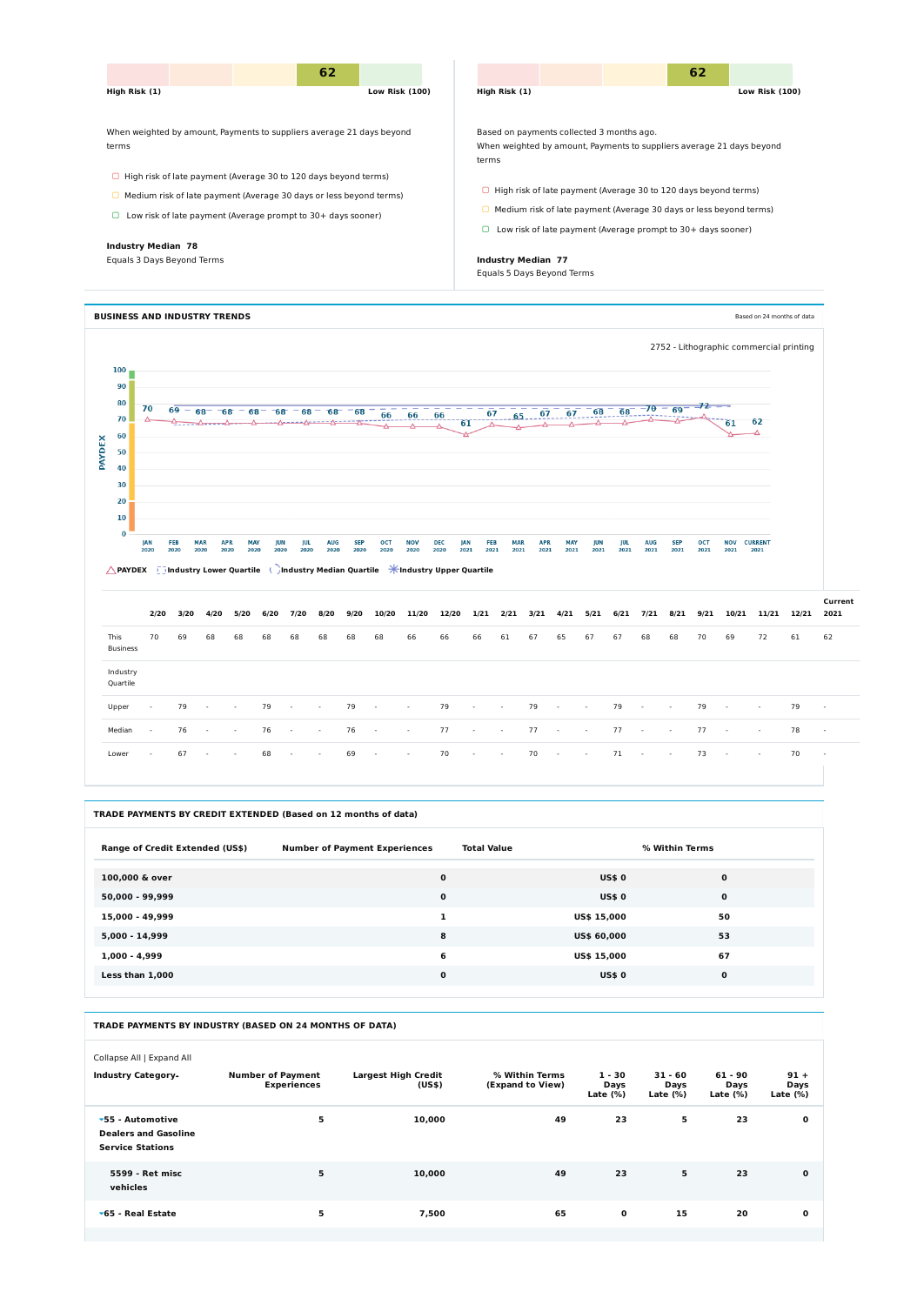| <b>Date of Experience</b> | <b>Payment Status</b>        | <b>Selling</b><br><b>Terms</b> | <b>High Credit</b><br>(US\$) | <b>Now Owes</b><br>(US\$) | <b>Past Due</b><br>(US\$) | <b>Months Since Last</b><br><b>Sale</b> |
|---------------------------|------------------------------|--------------------------------|------------------------------|---------------------------|---------------------------|-----------------------------------------|
| 12/21                     | Pays Promptly                |                                | 5,000                        | 2,500                     | $\mathbf 0$               | $\mathbf{1}$                            |
| 12/21                     | Pays Promptly                |                                | 2,500                        | 1,000                     | $\mathbf 0$               | $\mathbf{1}$                            |
| 12/21                     | Pays Promptly                | $\overline{\phantom{a}}$       | 2,500                        | 2,500                     | 0                         | $\mathbf{1}$                            |
| 12/21                     | Pays Prompt to Slow<br>$30+$ |                                | 7,500                        | 7,500                     | 1,000                     | $\mathbf{1}$                            |
| 12/21                     | Pays Prompt to Slow<br>$30+$ |                                | 7,500                        | 5,000                     | $\mathsf{O}$              | $\mathbf{1}$                            |
| 12/21                     | Pays Prompt to Slow<br>$30+$ |                                | 5,000                        | 2,500                     | 500                       | $1\,$                                   |
| 12/21                     | Pays Prompt to Slow<br>$60+$ |                                | 15,000                       | 7,500                     | 500                       | $1\,$                                   |
| 12/21                     | Pays Prompt to Slow<br>$60+$ |                                | 10,000                       | 7,500                     | $\mathbf 0$               | $1\,$                                   |
| 12/21                     | Pays Prompt to Slow<br>$60+$ |                                | 7,500                        | 5,000                     | 1,000                     | $1\,$                                   |
| 12/21                     | Pays Prompt to Slow<br>$60+$ |                                | 2,500                        | 2,500                     | 500                       | $\mathbf{1}$                            |
| 12/21                     | Pays Prompt to Slow<br>$90+$ |                                | 10,000                       | 5,000                     | $\mathsf{O}$              | $1\,$                                   |
| 12/21                     | Pays Prompt to Slow<br>$90+$ |                                | 7,500                        | 2,500                     | $\mathbf 0$               | $\mathbf{1}$                            |
| 12/21                     | Pays Prompt to Slow<br>$90+$ |                                | 2,500                        | 750                       | $\mathsf{O}$              | $\mathbf{1}$                            |
| 12/21                     | Pays Prompt to Slow<br>$90+$ |                                | 2,500                        | 2,500                     | 1,000                     | $\mathbf{1}$                            |
| 12/21                     | Pays Prompt to Slow<br>$90+$ |                                | 2,500                        | 1,000                     | 250                       | $\mathbf{1}$                            |
| 12/21                     |                              | Cash account                   | $\mathbf 0$                  | $\mathbf 0$               | $\mathbf 0$               | Between 6 and 12 Months                 |

| <b>Other Payment Categories</b> | <b>Experience</b> | <b>Total Amount</b> |
|---------------------------------|-------------------|---------------------|
| <b>Cash experiences</b>         | ×,                | <b>US\$0</b>        |
| Payment record unknown          | $\mathbf{0}$      | <b>US\$0</b>        |
| Unfavorable comments            | 0                 | <b>US\$0</b>        |
| <b>Placed for collections</b>   | $\mathbf{0}$      | <b>US\$0</b>        |
| Total in D&B's file             | 16                | US\$ 90,000         |

## **Corporate Linkage**

Increase your understanding of the links and risks between your customers and suppliers with D&B's Interactive Global Family Tree

| 6531 - Real estate<br>agent/mgr                                    | 5 | 7,500  | 65 | $\mathbf 0$ | 15 | 20 | $\mathbf 0$ |
|--------------------------------------------------------------------|---|--------|----|-------------|----|----|-------------|
| $\sqrt{75}$ - Automotive<br><b>Repair, Services and</b><br>Parking | 5 | 15,000 | 54 | 10          | 33 | 3  | $\mathbf 0$ |
| 7532 - Car body<br>repair/paint                                    | 5 | 15,000 | 54 | 10          | 33 | 3  | $\mathbf 0$ |
|                                                                    |   |        |    |             |    |    |             |

#### **TRADE LINES**

#### **OTHER PAYMENT CATEGORIES**

| <b>SUBSIDIARIES (INTERNATIONAL)</b>                            |                                                               |                                       |  |  |  |
|----------------------------------------------------------------|---------------------------------------------------------------|---------------------------------------|--|--|--|
| Company<br><b>KENTMORE CLOTHING</b><br>(MANUFACTURING) PTY LTD | <b>City, Country or Region</b><br><b>MELBOURNE, AUSTRALIA</b> | <b>D-U-N-S® NUMBER</b><br>75-468-3795 |  |  |  |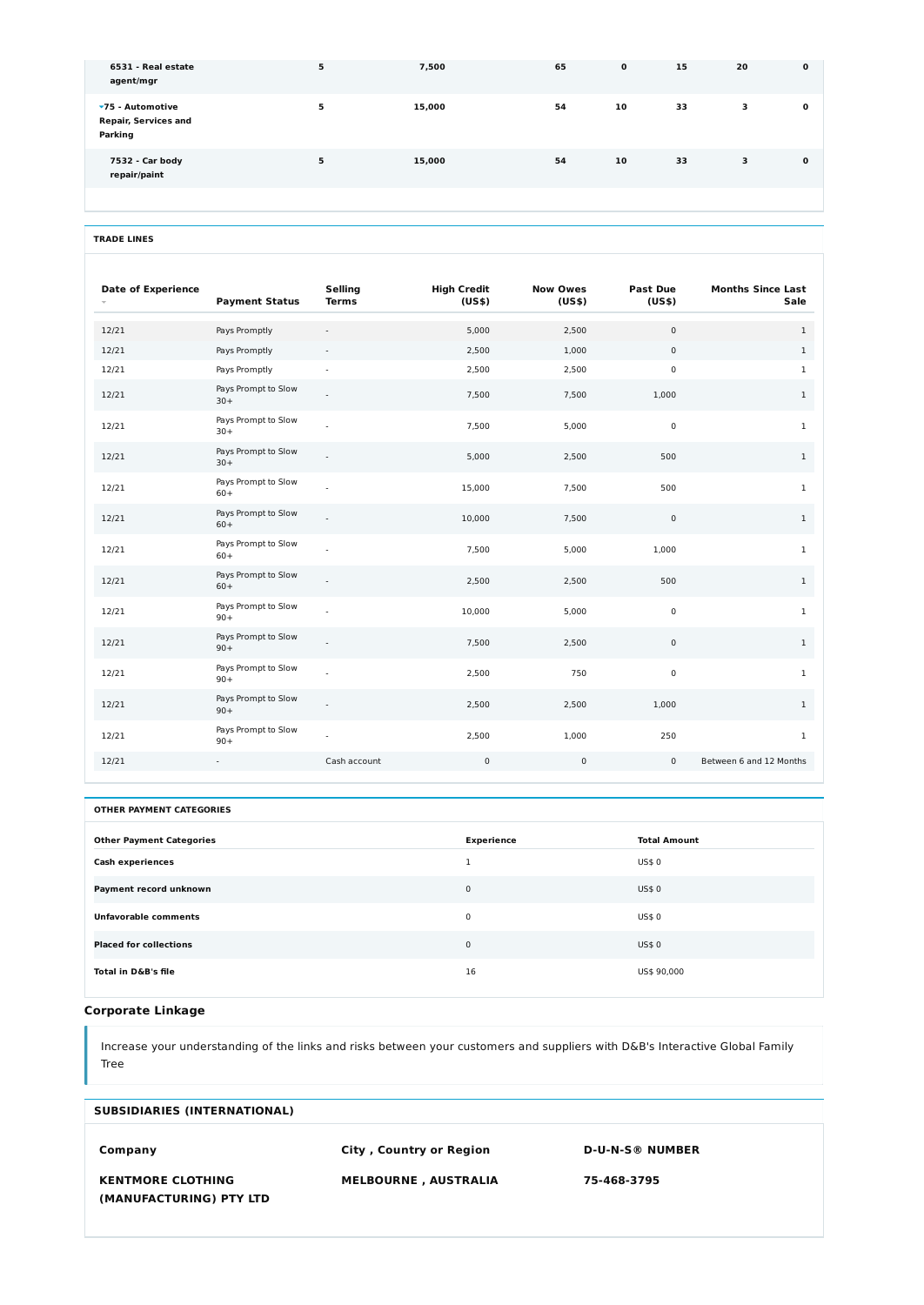This information may not be reproduced in whole or in part by any means of reproduction.

## **Legal Events**

The following Public Filing data is for information purposes only and is not the official record. Certified copies can only be obtained from the official source.

| <b>Bankruptcies</b>                | Judgements                | Liens            |                  | <b>Suits</b>                                           | UCCs                      |  |  |  |
|------------------------------------|---------------------------|------------------|------------------|--------------------------------------------------------|---------------------------|--|--|--|
| <b>No</b>                          | 1                         | $\boldsymbol{0}$ |                  | 1                                                      | 3                         |  |  |  |
|                                    | Latest Filing: 01/01/2014 | Latest Filing: - |                  | Latest Filing: 02/01/2014                              | Latest Filing: 06/29/2021 |  |  |  |
|                                    |                           |                  |                  |                                                        |                           |  |  |  |
| <b>EVENTS</b>                      |                           |                  |                  |                                                        |                           |  |  |  |
|                                    |                           |                  |                  |                                                        |                           |  |  |  |
| <b>Judgement</b> - Court Judgement |                           |                  |                  |                                                        |                           |  |  |  |
| <b>Filing Date</b>                 |                           |                  | 01/01/2014       |                                                        |                           |  |  |  |
| <b>Filing Number</b>               |                           |                  | 123456           |                                                        |                           |  |  |  |
| <b>Status</b>                      |                           |                  | Unsatisfied      |                                                        |                           |  |  |  |
| <b>Date Status Attained</b>        |                           |                  | 01/01/2014       |                                                        |                           |  |  |  |
| <b>Received Date</b>               |                           |                  | 04/07/2014       |                                                        |                           |  |  |  |
| Award                              |                           |                  | US\$ 700         |                                                        |                           |  |  |  |
| <b>Debtors</b>                     |                           |                  |                  | GORMAN MANUFACTURING COMPANY INC - TEST CASE           |                           |  |  |  |
| <b>Creditors</b>                   |                           |                  |                  | ABC MANUFACTURING - TEST CASE                          |                           |  |  |  |
| Court                              |                           |                  |                  | Los Angeles, County Of, Norwalk, CA                    |                           |  |  |  |
| Suit                               |                           |                  |                  |                                                        |                           |  |  |  |
| <b>Filing Date</b>                 |                           |                  | 02/01/2014       |                                                        |                           |  |  |  |
| <b>Filing Number</b>               |                           |                  | 99999            |                                                        |                           |  |  |  |
| <b>Status</b>                      |                           |                  | Pending          |                                                        |                           |  |  |  |
| <b>Date Status Attained</b>        |                           |                  | 02/01/2014       |                                                        |                           |  |  |  |
| <b>Received Date</b>               |                           |                  | 04/07/2014       |                                                        |                           |  |  |  |
| <b>Amount</b>                      |                           |                  | US\$ 750         |                                                        |                           |  |  |  |
| <b>Plaintiffs</b>                  |                           |                  | <b>TEST CASE</b> |                                                        |                           |  |  |  |
| <b>Defendant</b>                   |                           |                  |                  | GORMAN MANUFACTURING INC - TEST CASE                   |                           |  |  |  |
| Court                              |                           |                  |                  | Supreme Court Of The State Of Tennessee, Knoxville, TN |                           |  |  |  |

| <b>UCC Filing - Original</b> |                                                 |
|------------------------------|-------------------------------------------------|
| <b>Filing Date</b>           | 06/29/2021                                      |
| <b>Filing Number</b>         | 21-7374802                                      |
| <b>Received Date</b>         | 08/10/2021                                      |
| <b>Collateral</b>            | Leased Unspecified                              |
| <b>Secured Party</b>         | GMW CONTRACTOR EQUIPMENT FINANCE, OMAHA, NE     |
| <b>Debtors</b>               | <b>GORMAN MANUFACTURING</b>                     |
| <b>Filing Office</b>         | SECRETARY OF STATE/UCC DIVISION, MONTGOMERY, AL |
| <b>UCC Filing - Original</b> |                                                 |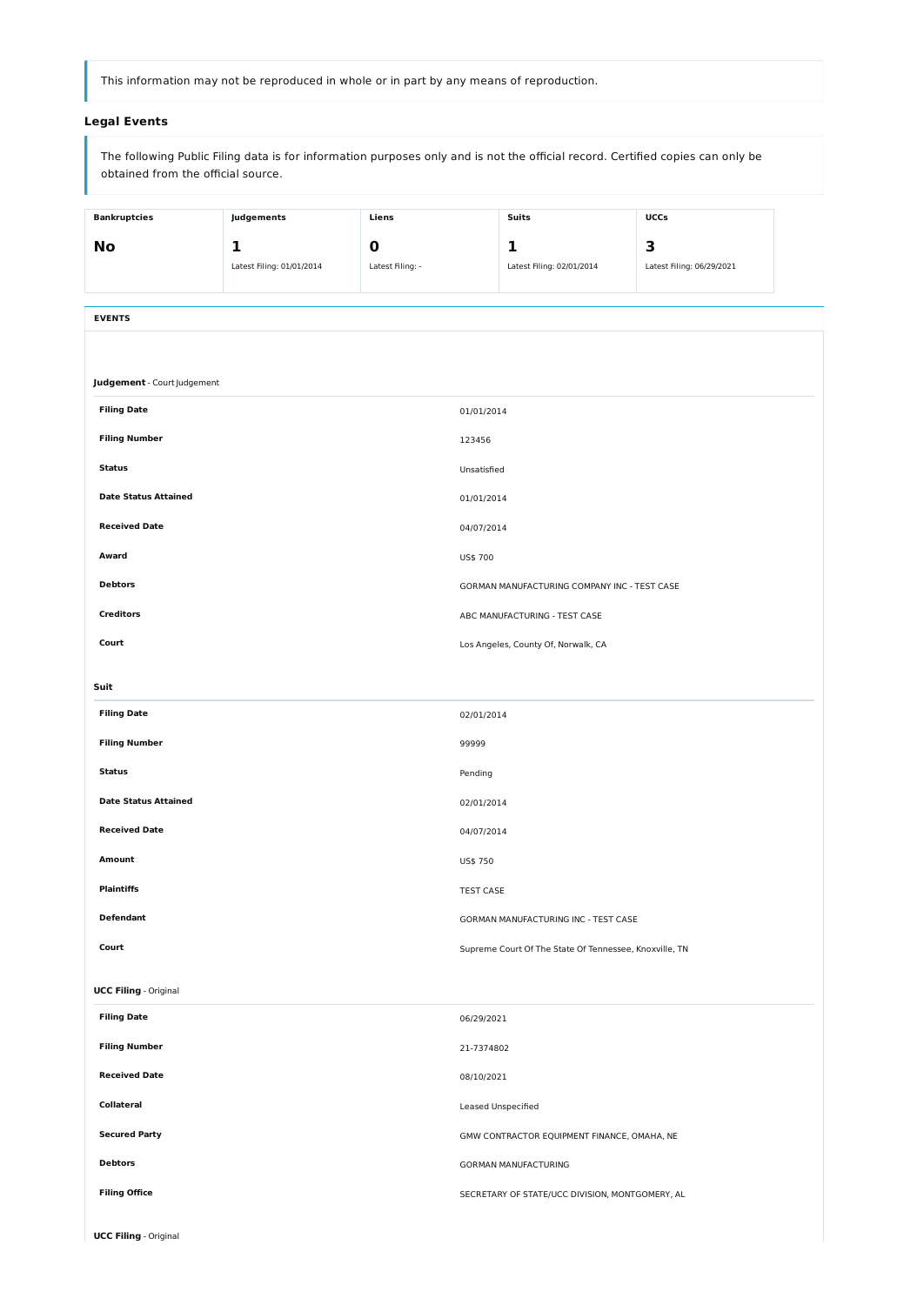| <b>Filing Date</b>           | 01/01/2014                                      |
|------------------------------|-------------------------------------------------|
| <b>Filing Number</b>         | 77777                                           |
| <b>Received Date</b>         | 05/03/2014                                      |
| <b>Secured Party</b>         | VAL MAGEE - TEST, ALLENTOWN, PA                 |
| <b>Debtors</b>               | GORMAN MANUFACTURING COMPANY INC - TEST CASE    |
| <b>Filing Office</b>         | SECRETARY OF STATE/UCC DIVISION, HARRISBURG, PA |
|                              |                                                 |
| <b>UCC Filing</b> - Original |                                                 |
| <b>Filing Date</b>           | 01/01/2014                                      |
| <b>Filing Number</b>         | 55555                                           |
| <b>Received Date</b>         | 01/03/2014                                      |
| <b>Secured Party</b>         | TEST CASE BUSINESS 1                            |
| <b>Debtors</b>               | GORMAN MANUFACTURING COMPANY                    |
| <b>Debtors</b>               | and OTHERS                                      |
| <b>Filing Office</b>         | SECRETARY OF STATE/UCC DIVISION, HARRISBURG, PA |
|                              |                                                 |

The public record items contained in this report may have been paid, terminated, vacated or released prior to the date this report was printed. This information may not be reproduced in whole or in part by any means of reproduction.

If it is indicated that there are defendants other than the report subject, the lawsuit may be an action to clear title to property and does not necessarily imply a claim for money against the subject.

There may be additional UCC Filings in D&Bs file on this company available by contacting 1-800-234-3867.

There may be additional suits, liens, or judgments in D&B's file on this company available in the U.S. Public Records Database, also covered under your contract. If you would like more information on this database, please contact the Customer Resource Center at 1-800-234-3867.

### **Special Events**

There are no Special Events recorded for this business.

### **Financials - D&B**

Financials Source: D&B | Currency: All figures shown in USD unless otherwise stated

**FINANCIAL STATEMENT COMPARISON**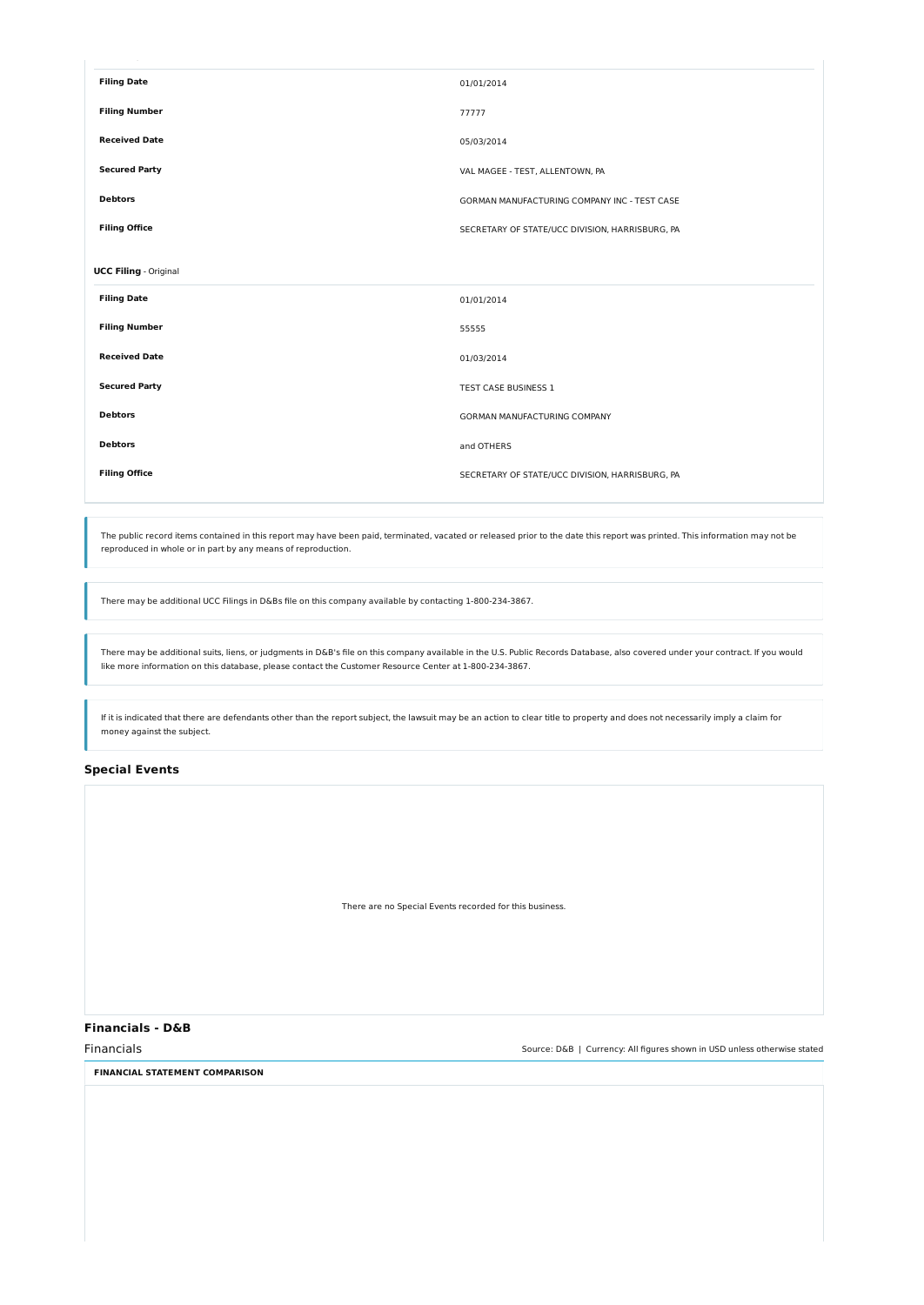

|                              | Fiscal<br><b>Consolidated</b><br>12/31/2020 | Fiscal<br><b>Consolidated</b><br>12/31/2019 | Fiscal<br><b>Consolidated</b><br>12/31/2018 | Last 3 years        |
|------------------------------|---------------------------------------------|---------------------------------------------|---------------------------------------------|---------------------|
| <b>Current Assets</b>        | 14,873,848                                  | 17,159,208                                  | 12,893,374                                  | an bahasa           |
| <b>Current Liabilities</b>   | 13,330,292                                  | 10,793,087                                  | 9,168,479                                   | <u> De la Barca</u> |
| <b>Tangible Net Worth</b>    | 3,017,325                                   | 4,110,181                                   | 3,518,947                                   | a da baixa          |
| <b>Sales</b>                 | 20,599,870                                  | 32,698,577                                  | 22,589,957                                  | m El m              |
| <b>Net Income</b>            | 1,662,346                                   | 3,189,738                                   | 1,397,498                                   | ده است              |
| <b>Current Ratio</b>         | 1.12                                        | 1.59                                        | 1.41                                        | m Ein               |
| <b>Working Capital</b>       | 1,543,556                                   | 6,366,121                                   | 3,724,895                                   | است است با بر       |
| <b>Other Assets</b>          | 5,043,659                                   | 2,307,502                                   | 2,004,111                                   | <b>The Company</b>  |
| <b>Long Term Liabilities</b> | 3,569,890                                   | 4,563,442                                   | 2,210,059                                   | a a shekara         |

| <b>Balance Sheet</b>        |  |  |  |  |  |
|-----------------------------|--|--|--|--|--|
|                             |  |  |  |  |  |
| <b>Fiscal</b><br>12/31/2020 |  |  |  |  |  |
| USD 3,460,420               |  |  |  |  |  |
| USD 6,623,455               |  |  |  |  |  |
| USD 4,789,973               |  |  |  |  |  |
| USD 14,873,848              |  |  |  |  |  |
|                             |  |  |  |  |  |

| <b>Source Information</b>    | Prepared from statement(s) by Accountant: Johnson, Jordan & Jones CPAs. |
|------------------------------|-------------------------------------------------------------------------|
| <b>Statement Explanation</b> | Fixed assets shown net less \$309,540 depreciation.                     |
| <b>Reporter Comments</b>     | On July 28, 2021, the report was updated using available sources.       |

Financials Source: D&B | Currency: All figures shown in USD unless otherwise stated

| <b>Long Term Assets</b>                  | <b>Fiscal</b><br>12/31/2020 |  |
|------------------------------------------|-----------------------------|--|
| Deposits                                 | USD 300,000                 |  |
| Property, Plant, Fixtures &<br>Equipment | USD 1,255,339               |  |
| Investments                              | USD 3,488,320               |  |
| <b>Total Assets</b>                      | USD 19,917,507              |  |
| <b>Liabilities</b>                       |                             |  |
| <b>Total Current Liabilities</b>         | <b>Fiscal</b><br>12/31/2020 |  |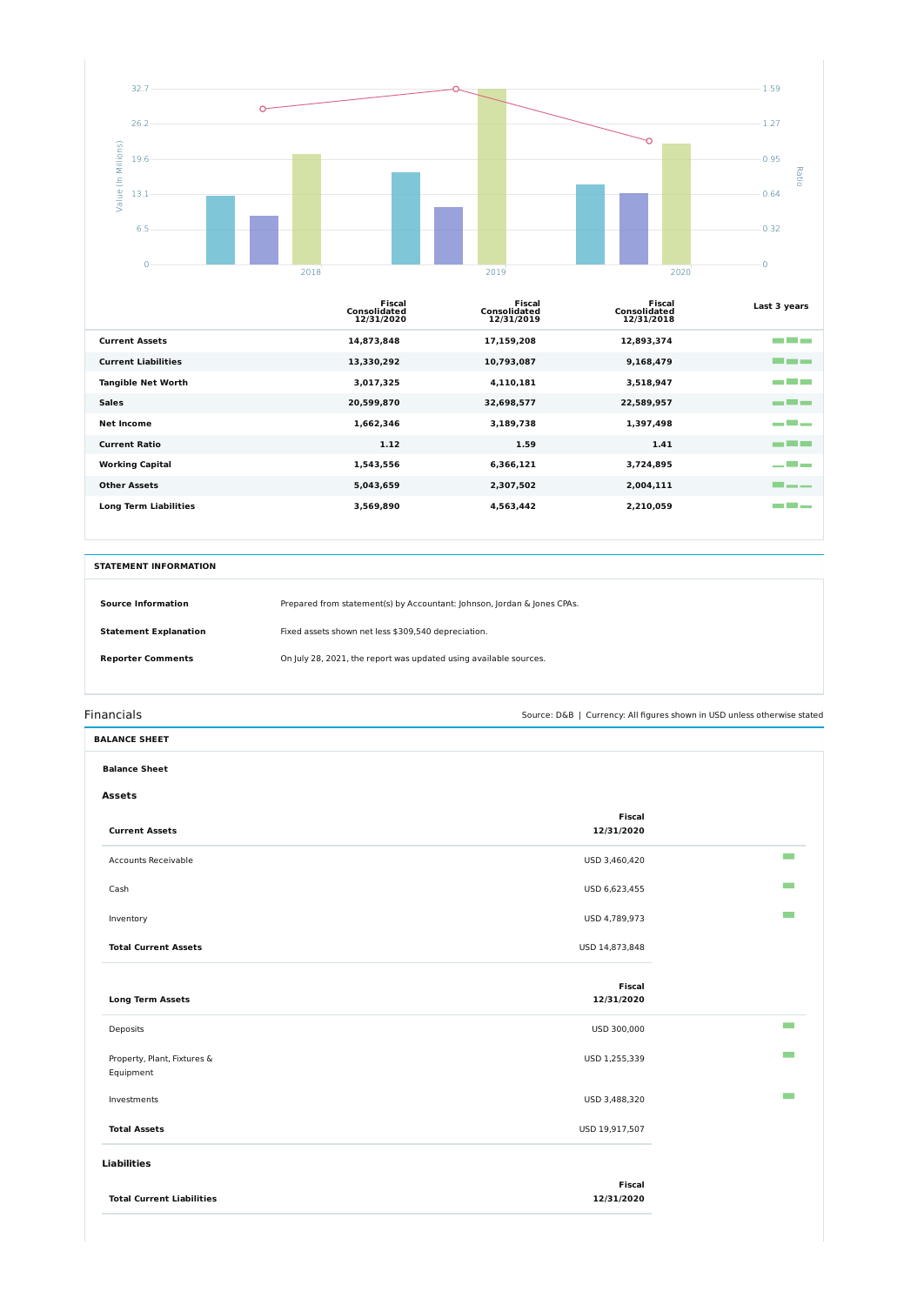| <b>KEY BUSINESS RATIOS</b>                                                         |                                                    |                               |                        |                          |  |  |
|------------------------------------------------------------------------------------|----------------------------------------------------|-------------------------------|------------------------|--------------------------|--|--|
| <b>Statement date</b><br>12/31/2020                                                | <b>Based on Number of Establishments</b><br>$11\,$ |                               |                        |                          |  |  |
| <b>Profitability</b><br>Return On Assets<br>Return on Net Worth<br>Return on Sales |                                                    | <b>Ratio for the business</b> | <b>Industry Median</b> | <b>Industry Quartile</b> |  |  |
|                                                                                    |                                                    |                               |                        |                          |  |  |
|                                                                                    |                                                    | 8.3                           | 9.3                    | 3                        |  |  |
|                                                                                    |                                                    | 55.1                          | 33.1                   | $\mathbf{1}$             |  |  |
|                                                                                    |                                                    | $\boldsymbol{8.1}$            | $8.1\,$                | $\overline{2}$           |  |  |
| <b>Short Term Solvency</b>                                                         |                                                    |                               |                        |                          |  |  |
| Current Liabilities to Inventory                                                   |                                                    | 278.3                         | 298.0                  | $\mathbf{1}$             |  |  |
| Current Liabilities Over Net Worth                                                 |                                                    | 441.8                         | 79.5                   | $\mathbf{1}$             |  |  |
| <b>Current Ratio</b>                                                               |                                                    | $1.1\,$                       | $1.9\,$                | 3                        |  |  |
| Quick Ratio (excl. Short Term Investments)                                         |                                                    | 0.8                           | $1.5\,$                | 3                        |  |  |
| <b>Efficiency</b>                                                                  |                                                    |                               |                        |                          |  |  |
| Accounts Payable to Sales                                                          |                                                    | 28.5                          | 8.9                    | $\mathbf 1$              |  |  |
| Assets Over Sale                                                                   |                                                    | 96.7                          | 75.6                   | $\mathbf{1}$             |  |  |
| <b>Collection Period</b>                                                           |                                                    | 61.3                          | 49.6                   | $\mathbf{1}$             |  |  |
| Sales to Inventory                                                                 |                                                    | 4.3                           | 10.3                   | 4                        |  |  |
| Sales Over Net Working Capital                                                     |                                                    | 13.3                          | 4.1                    | $\overline{2}$           |  |  |
| <b>Utilization</b>                                                                 |                                                    |                               |                        |                          |  |  |

| <b>Total Current Liabilities</b>                | <b>Fiscal</b><br>12/31/2020 |                 |
|-------------------------------------------------|-----------------------------|-----------------|
| Accruals                                        | USD 4,569,895               |                 |
| Current Portion Of Long Term<br>Debt            | USD 2,890,865               |                 |
| Accounts Payable                                | USD 5,869,532               | <b>The Co</b>   |
| <b>Total Current Liabilities</b>                | USD 13,330,292              |                 |
| <b>Long Term Liabilities</b>                    | <b>Fiscal</b><br>12/31/2020 |                 |
| Common Stock                                    | USD 50,000                  | $\mathbb{R}^n$  |
| Other Long Term Liabilities                     | USD 3,569,890               | <b>Contract</b> |
| Net Worth                                       | USD 1,859,221               | <b>Tara</b>     |
| <b>Retained Earnings</b>                        | (USD 891,896)               | <b>Contract</b> |
| Additional Paid In Capital /<br>Capital Surplus | USD 2,000,000               | <b>I</b> and    |
| <b>Total Liabilities &amp; Net</b><br>Worth     | USD 19,917,507              |                 |

| <b>PROFIT AND LOSS INFORMATION</b> |                                                                                                                                                                                                                                                                                                           |  |  |  |  |
|------------------------------------|-----------------------------------------------------------------------------------------------------------------------------------------------------------------------------------------------------------------------------------------------------------------------------------------------------------|--|--|--|--|
| Date                               | <b>Description</b>                                                                                                                                                                                                                                                                                        |  |  |  |  |
| 12/31/2020                         | From JAN 01 2020 to DEC 31 2020 annual sales \$20,599,870; cost of goods sold \$11,558,967. Gross profit \$9,040,903; operating expenses \$7,775,986.<br>Operating income \$1,264,917; other income \$653,321; net income before taxes \$1,918,238; Federal income tax \$255,892. Net income \$1,662,346. |  |  |  |  |

Financial Ratios Source: D&B | Currency: All figures shown in USD unless otherwise stated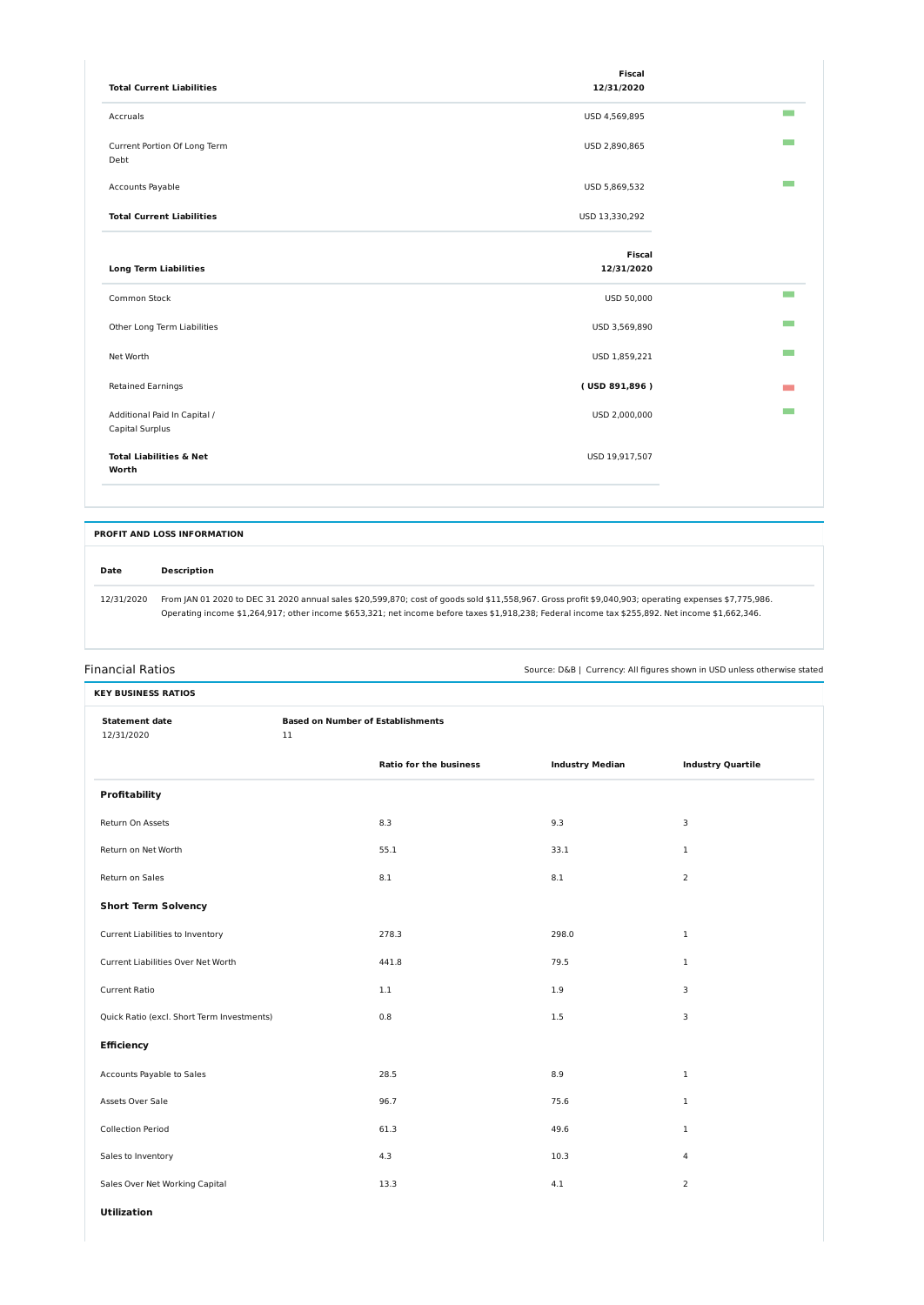|                                                                      | <b>Ratio for the business</b> | <b>Industry Median</b> | <b>Industry Quartile</b> |  |
|----------------------------------------------------------------------|-------------------------------|------------------------|--------------------------|--|
| <b>Total Liabilities Over Net Worth</b>                              | 560.1                         | 107.8                  |                          |  |
|                                                                      |                               |                        |                          |  |
|                                                                      |                               |                        |                          |  |
| D&B currently has no financial information on file for this company. |                               |                        |                          |  |
|                                                                      |                               |                        |                          |  |
| D&B currently has no financial information on file for this company  |                               |                        |                          |  |
|                                                                      |                               |                        |                          |  |
| D&B currently has no financial information on file for this company  |                               |                        |                          |  |

Financial Ratios Source: D&B | Currency: All figures shown in USD unless otherwise stated

| <b>KEY BUSINESS RATIOS</b>                 |    |                                          |                        |                          |  |  |  |
|--------------------------------------------|----|------------------------------------------|------------------------|--------------------------|--|--|--|
| <b>Statement date</b><br>12/31/2020        | 11 | <b>Based on Number of Establishments</b> |                        |                          |  |  |  |
|                                            |    | <b>Ratio for the business</b>            | <b>Industry Median</b> | <b>Industry Quartile</b> |  |  |  |
| <b>Profitability</b>                       |    |                                          |                        |                          |  |  |  |
| Return On Assets                           |    | 8.3                                      | 9.3                    | 3                        |  |  |  |
| Return on Net Worth                        |    | 55.1                                     | 33.1                   | $\mathbf{1}$             |  |  |  |
| Return on Sales                            |    | 8.1                                      | 8.1                    | $\overline{2}$           |  |  |  |
| <b>Short Term Solvency</b>                 |    |                                          |                        |                          |  |  |  |
| Current Liabilities to Inventory           |    | 278.3                                    | 298.0                  | $\mathbf{1}$             |  |  |  |
| Current Liabilities Over Net Worth         |    | 441.8                                    | 79.5                   | $\mathbf{1}$             |  |  |  |
| <b>Current Ratio</b>                       |    | 1.1                                      | 1.9                    | 3                        |  |  |  |
| Quick Ratio (excl. Short Term Investments) |    | $0.8\,$                                  | 1.5                    | 3                        |  |  |  |
| <b>Efficiency</b>                          |    |                                          |                        |                          |  |  |  |
| Accounts Payable to Sales                  |    | 28.5                                     | 8.9                    | $\mathbf{1}$             |  |  |  |
| Assets Over Sale                           |    | 96.7                                     | 75.6                   | $\mathbf{1}$             |  |  |  |
| <b>Collection Period</b>                   |    | 61.3                                     | 49.6                   | $\mathbf{1}$             |  |  |  |
| Sales to Inventory                         |    | 4.3                                      | 10.3                   | 4                        |  |  |  |
| Sales Over Net Working Capital             |    | 13.3                                     | 4.1                    | $\overline{2}$           |  |  |  |
| <b>Utilization</b>                         |    |                                          |                        |                          |  |  |  |
| Total Liabilities Over Net Worth           |    | 560.1                                    | 107.8                  | $\mathbf 1$              |  |  |  |
|                                            |    |                                          |                        |                          |  |  |  |

# **Company Profile**

| COMPAN.<br>. . |  |  |
|----------------|--|--|
|                |  |  |

| $D-U-N-S$                     | <b>Mailing Address</b>           | <b>Annual Sales</b>              |
|-------------------------------|----------------------------------|----------------------------------|
| 80-473-5132                   | UNITED STATES                    | US\$ 20,599,870                  |
| <b>Legal Form</b>             | <b>Telephone</b>                 | <b>Net Worth</b>                 |
| Corporation (US)              | +1 650-555-0000                  | US\$ 3,017,325                   |
| <b>History Record</b>         | <b>Present Control Succeeded</b> | <b>Employees</b>                 |
| Clear                         | 1985                             | 153 (120 here)                   |
| <b>Date Incorporated</b>      | <b>SIC</b>                       | Age (Year Started)               |
| 01/03/1977                    | 27520000                         | 37 Years (1985)                  |
| <b>Business Commenced On</b>  | <b>NAICS</b>                     | <b>Named Principal</b>           |
| 1985                          | 323111                           | Leslie Smith, PRES               |
| <b>State of Incorporation</b> |                                  | <b>Line of Business</b>          |
| <b>CALIFORNIA</b>             |                                  | Lithographic commercial printing |
| Ownership                     |                                  |                                  |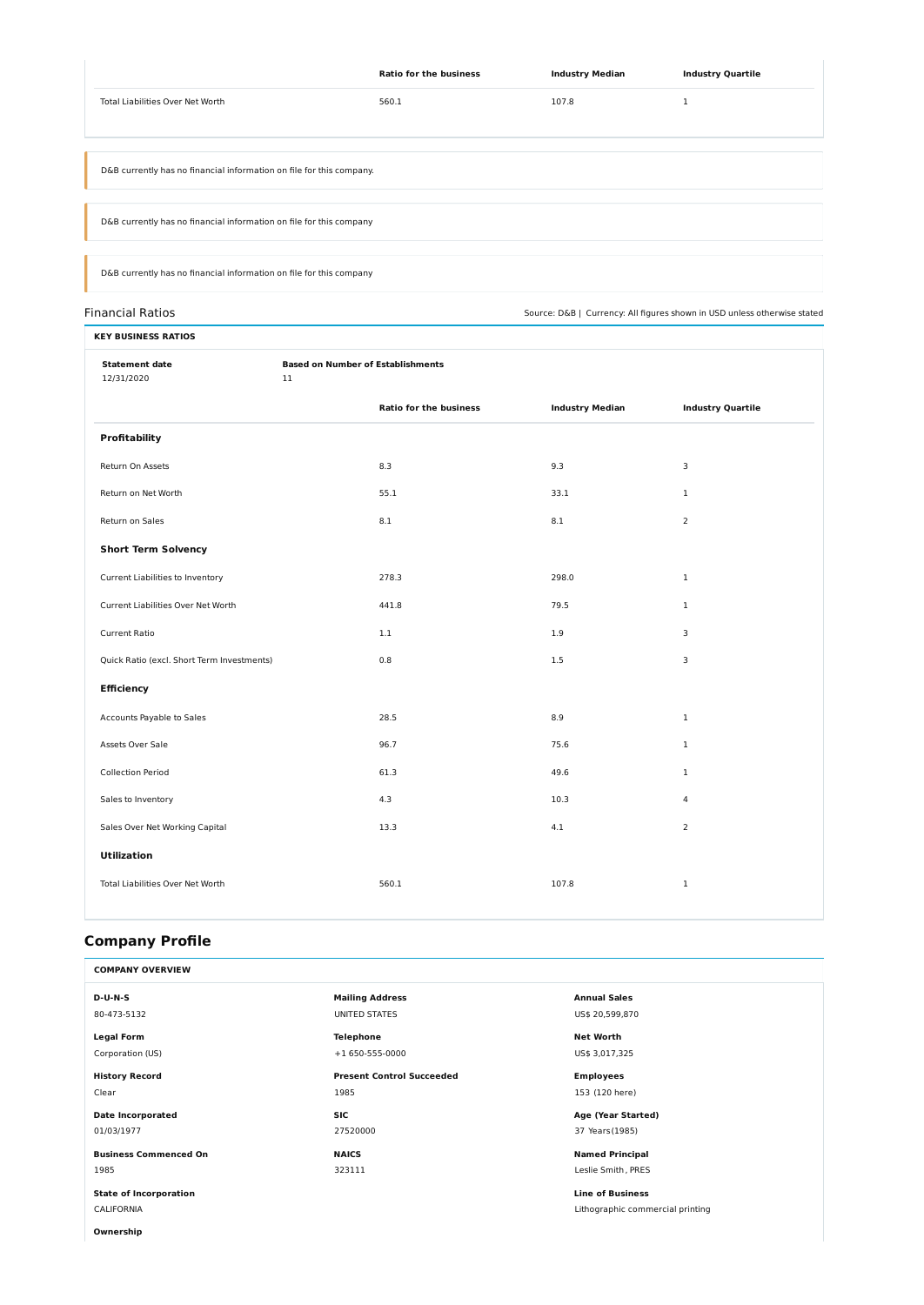#### Not publicly traded



Corporate and business registrations reported by the secretary of state or other official source as of: 2022-01-22 This data is for informational purposes only, certification can only be obtained through the Office of the Secretary of State.

| <b>Registered Name</b>        | GORMAN MANUFACTURING COMPANY, INC.     |
|-------------------------------|----------------------------------------|
| <b>Corporation Type</b>       | Corporation (US)                       |
| <b>State of Incorporation</b> | CALIFORNIA                             |
| <b>Date Incorporated</b>      | 01/03/1977                             |
| <b>Registration ID</b>        | C0806110                               |
| <b>Registration Status</b>    | SUSPENDED                              |
| <b>Filing Date</b>            | 01/03/1977                             |
| <b>Where Filed</b>            | BUSINESS PROGRAMS DIVISION             |
|                               |                                        |
| <b>Registered Agent</b>       |                                        |
| <b>Name</b>                   | <b>DENNIS L GORMAN</b>                 |
| <b>Address</b>                | 1324 E BEAMER, WOODLAND, CA, 956950000 |
| <b>Registered Principal</b>   |                                        |
| <b>Name</b>                   | <b>DENNIS L GORMAN</b>                 |
| <b>Title</b>                  | Chief Executive Officer                |
| <b>Address</b>                | 228 HAYS ST, WOODLAND, CA, 956950000   |

#### **BUSINESS REGISTRATION**

| <b>PRINCIPALS</b>                             |  |  |  |  |  |  |
|-----------------------------------------------|--|--|--|--|--|--|
| <b>Officers</b>                               |  |  |  |  |  |  |
| LESLIE SMITH, PRES<br>KEVIN J HUNT, SEC-TREAS |  |  |  |  |  |  |
| <b>Directors</b>                              |  |  |  |  |  |  |
| DIRECTOR(S): THE OFFICER(S)                   |  |  |  |  |  |  |

#### **The following information was reported on: 09/29/2021**

The California Secretary of State's business registrations file showed that Gorman Manufacturing Company, Inc. was registered as a Corporation on May 21, 1985.

Business started 1985 by Leslie Smith and Kevin J Hunt. 60% of capital stock is owned by Leslie Smith. 40% of capital stock is owned by Kevin J Hunt.

LESLIE SMITH born 1946. Graduated from the University of California, Los Angeles, CA, in June 1967 with a BS degree in Business Management. 1967-85 General Manager for Raymor Printing Co, San Francisco, CA. 1985 formed subject with Kevin J Hunt. 1985 to present active as Principal in Gorman Affiliate Ltd, San Francisco, CA.

KEVIN J HUNT born 1945. Graduated from Northwestern University, Evanston, IL in June 1966. 1966-1985 was General Manager for Raymor Printing Co, San Francisco, CA. 1985 formed subject with Leslie Smith. 1985 to present active as Principal in Gorman Affiliate Ltd, San Francisco, CA.

AFFILIATE: The following is related through common principals, management and/or ownership. Gorman Affiliate Ltd, San Francisco, CA, started 1985. Operates as commercial printer. Intercompany relations: None reported by management.

#### **COMPANY EVENTS**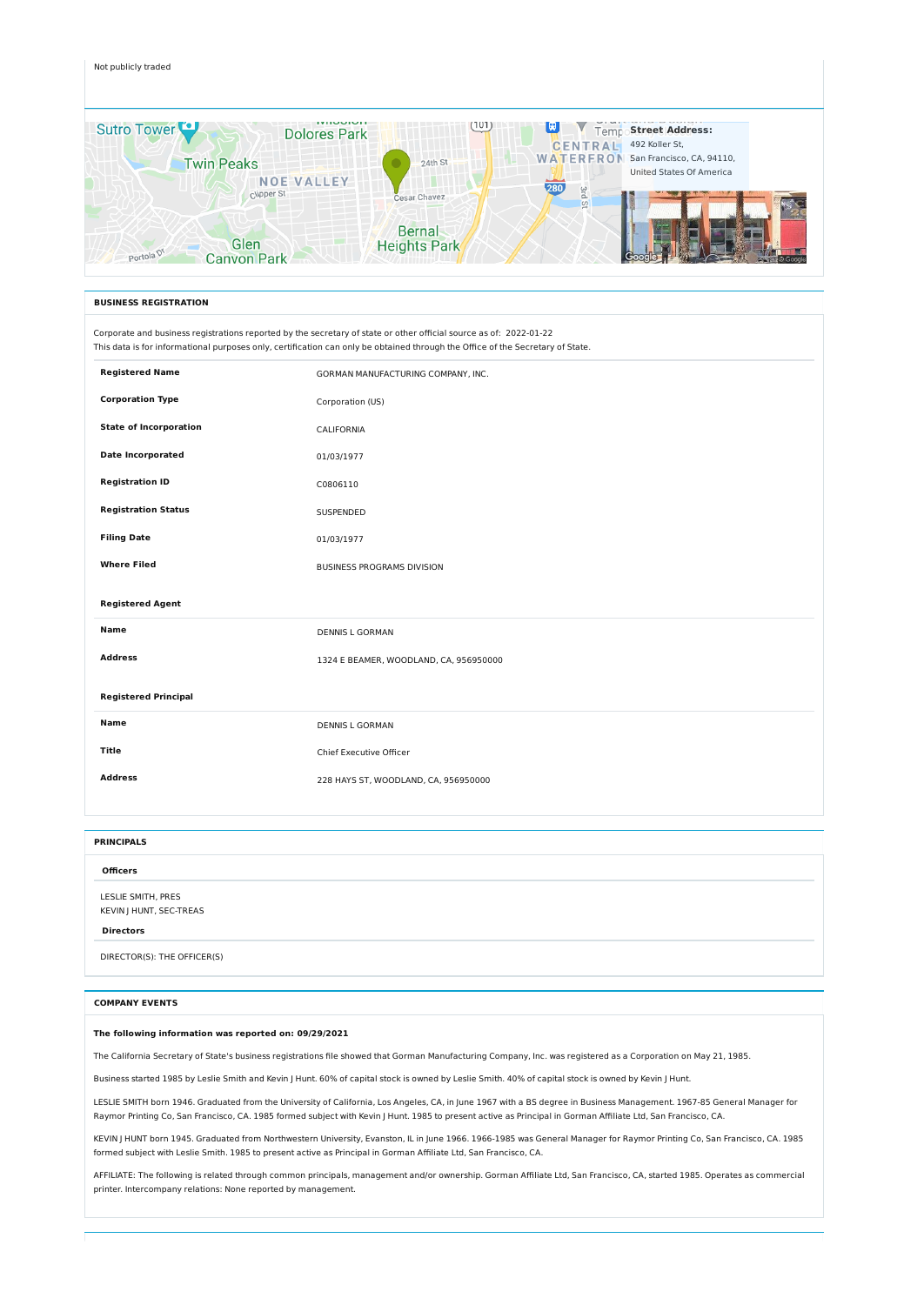#### **Your Information**

### **Audit Trail**



| The following information was reported on: 09/29/2021 |                                                                                                     |  |  |  |  |
|-------------------------------------------------------|-----------------------------------------------------------------------------------------------------|--|--|--|--|
| <b>Business Information</b>                           |                                                                                                     |  |  |  |  |
| <b>Description</b>                                    | Engaged in commercial lithographic printing (100%).                                                 |  |  |  |  |
|                                                       | Terms are Net 30 days. Has 240 account(s). Sells to commercial concerns. Territory : United States. |  |  |  |  |
| <b>Employees</b>                                      | 153 which includes officer(s). 120 employed here.                                                   |  |  |  |  |
| <b>Financing Status</b>                               | Secured                                                                                             |  |  |  |  |
| <b>Financial Condition</b>                            | Fair                                                                                                |  |  |  |  |
| <b>Seasonality</b>                                    | Nonseasonal.                                                                                        |  |  |  |  |
| <b>Facilities</b>                                     | Occupies premises in a one story cinder block building.                                             |  |  |  |  |
| Location                                              | Central business section on well traveled street.                                                   |  |  |  |  |
| <b>Related Concerns</b>                               |                                                                                                     |  |  |  |  |
| <b>SIC/NAICS Information</b>                          |                                                                                                     |  |  |  |  |
| <b>Industry Code</b>                                  | <b>Description</b><br><b>Percentage of Business</b>                                                 |  |  |  |  |
| 2752                                                  | Lithographic<br>$\sim$<br>commercial                                                                |  |  |  |  |
|                                                       | printing                                                                                            |  |  |  |  |
| 27520000                                              | Commercial<br>$\sim$                                                                                |  |  |  |  |
|                                                       | printing,<br>lithographic                                                                           |  |  |  |  |
| <b>NAICS Codes</b>                                    | <b>NAICS Description</b>                                                                            |  |  |  |  |
|                                                       |                                                                                                     |  |  |  |  |
| 323111                                                | Commercial Printing (except Screen and Books)                                                       |  |  |  |  |
|                                                       |                                                                                                     |  |  |  |  |
| <b>GOVERNMENT ACTIVITY</b>                            |                                                                                                     |  |  |  |  |
| <b>Activity Summary</b>                               |                                                                                                     |  |  |  |  |
| <b>Borrower(Dir/Guar)</b>                             | Yes                                                                                                 |  |  |  |  |
| <b>Administrative Debt</b>                            | Yes                                                                                                 |  |  |  |  |
| Contractor                                            | Yes                                                                                                 |  |  |  |  |
| <b>Grantee</b>                                        | Yes                                                                                                 |  |  |  |  |
| Party excluded from federal program(s)                | Yes                                                                                                 |  |  |  |  |
|                                                       |                                                                                                     |  |  |  |  |

| user ID. Only you will be able to view the information. |                                                                 |                              |  |  |  |  |  |
|---------------------------------------------------------|-----------------------------------------------------------------|------------------------------|--|--|--|--|--|
| In Folders: View                                        |                                                                 |                              |  |  |  |  |  |
| <b>Account Number</b>                                   | <b>Endorsement/Billing Reference *</b><br>craig@nacmconnect.org | <b>Sales Representatives</b> |  |  |  |  |  |
| <b>Credit Limit</b><br>0                                | <b>Total Outstanding</b><br>0                                   |                              |  |  |  |  |  |

#### **BUSINESS ACTIVITIES AND EMPLOYEES**

Record additional information about this company to supplement the D&B information.

Note: Information entered in this section will not be added to D&B's central repository and will be kept private under your